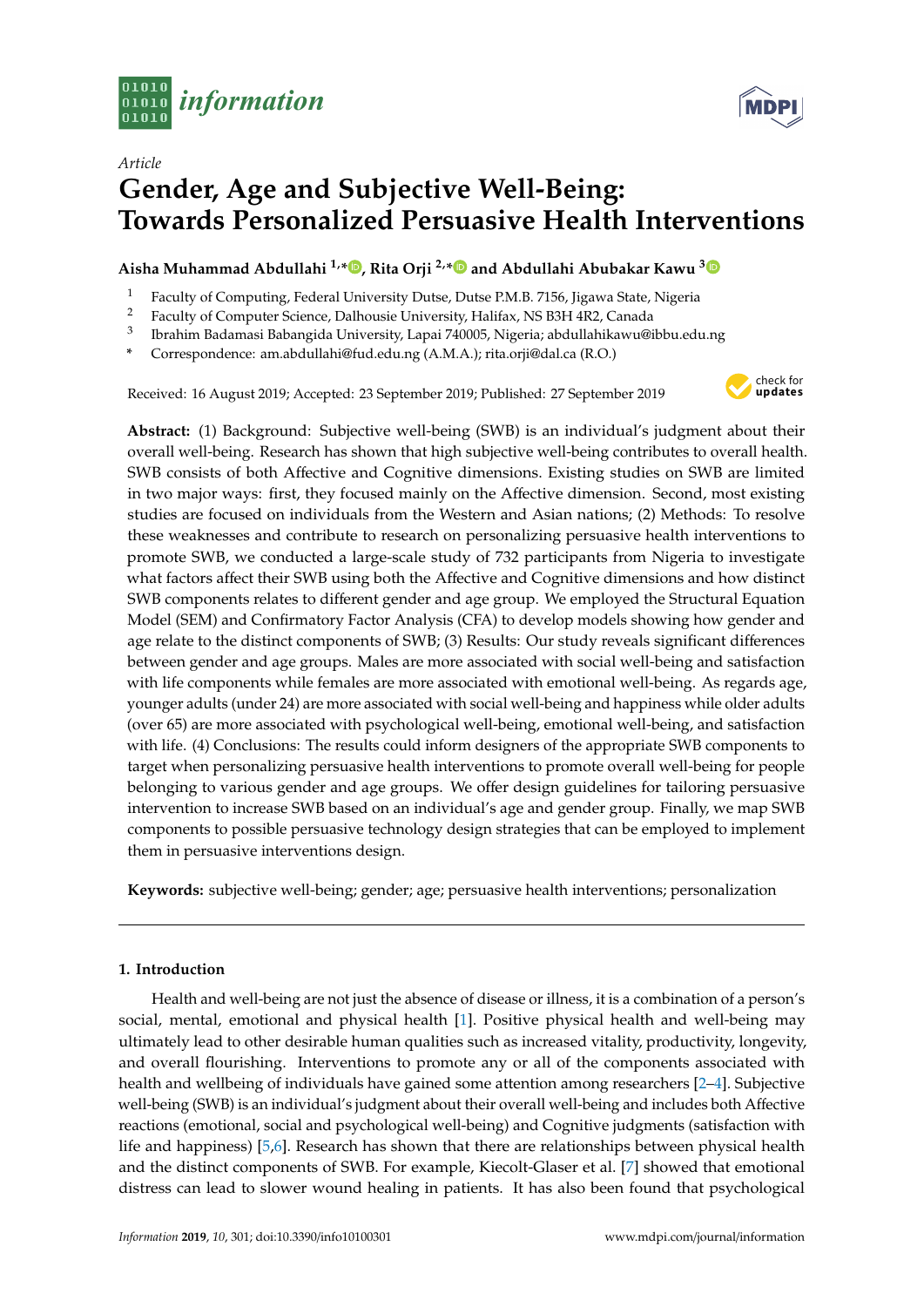wellness promotes physical activity, healthy eating, and smoking cessation [\[8\]](#page-14-6). Therefore, health interventions that promote the individual components of the SWB will impact positively on people's overall physical health and well-being. There are several social strategies for persuasion (e.g., Reward, Competition, Social Comparison, Social Learning, Trustworthiness and Cooperation) and their effect in behavior change have been identified [\[9–](#page-14-7)[14\]](#page-15-0). Given its value, PT has seen wide research application in domain such as health [\[13](#page-15-1)[,14\]](#page-15-0) and education [\[9,](#page-14-7)[10\]](#page-14-8). Persuasive technologies for health are designed as interventions with the primary purpose of changing a user's behavior or attitude without using coercion or deception [\[15\]](#page-15-2). PTs when appropriated in health applications can significantly impact on the outcomes [\[13,](#page-15-1)[14\]](#page-15-0), but it is even more impactful when it is personalized to user characteristics [\[12–](#page-14-9)[14\]](#page-15-0).

The idea of personalizing health interventions is being advocated for by Persuasive Technology (PT) researchers [\[15–](#page-15-2)[18\]](#page-15-3). This is because individual differences have been shown to play an important role in peoples' SWB. For example, the influence of personality traits [\[19\]](#page-15-4), income [\[20\]](#page-15-5), gender and age [\[21\]](#page-15-6), have been investigated by researchers and have been shown to influence people's SWB differently. However, most existing studies on the influence of individual differences on SWB focus on people from western and Asian countries, making their findings difficult to generalize to African countries. Also, existing literature focus only on one dimension of the subjective well-being, often, the Affective component, ignoring its other dimension, the Cognitive component. To bridge this gap, we investigate gender and age difference on the distinct components of SWB (emotional well-being, social well-being, psychological well-being, satisfaction with life and happiness), for people from Nigeria, to suggest ways that persuasive health interventions can be tailored to promote SWB of individuals from non-western cultures.

#### **2. Background**

In this section, we provide an overview of the distinct components of the subjective well-being and related works.

#### *2.1. Components of Subjective Well-Being*

SWB is a broad phenomenon that includes people's emotional responses, and global evaluation of life [\[5\]](#page-14-3). Diener et al. [\[22\]](#page-15-7) reported SWB to consist of two distinct dimensions: (1) an Affective dimension (Hedonic) and (2) a Cognitive dimension (Eudemonic). In this section, we briefly discuss both dimensions:

#### 2.1.1. Affective (Hedonic) Dimension of SWB.

The Affective dimension is a hedonic evaluation guided by emotions and feelings [\[22\]](#page-15-7). It reflects the amount of pleasant feelings and unpleasant feelings that people experience in their lives [\[22\]](#page-15-7). Peoples' psychological well-being, emotional well-being, and social well-being have been considered as Affective dimension of SWB [\[23\]](#page-15-8).

1. **Psychological well-being**: Psychological well-being is an individuals' belief that there will be positive outcomes to events or circumstances [\[24\]](#page-15-9) (p. 497). Research has shown that people who have positive psychological well-being are healthier generally [\[25\]](#page-15-10). Beliefs such as feeling secure about the future, being hopeful, being positive, being enthusiastic have been shown to promote people's psychological well-being [\[24,](#page-15-9)[26\]](#page-15-11). Therefore, we hypothesize that a persuasive intervention designed to promote such believes in individuals will likely impact their psychological well-being and consequently their overall health and well-being. The psychological well-being scale developed by Ryff called Scales of Psychological Well-being (SPWB) has been used by some researchers to assess people's psychological well-being [\[26\]](#page-15-11). The scale is composed of six sub-scales in accordance with the six factors of positive functioning, namely: autonomy, environmental mastery, personal growth, purpose in life, positive relationship and self-acceptance [\[26\]](#page-15-11). However, the scale has been found to be statistically unreliable [\[27\]](#page-15-12). The Bradburn scale of psychological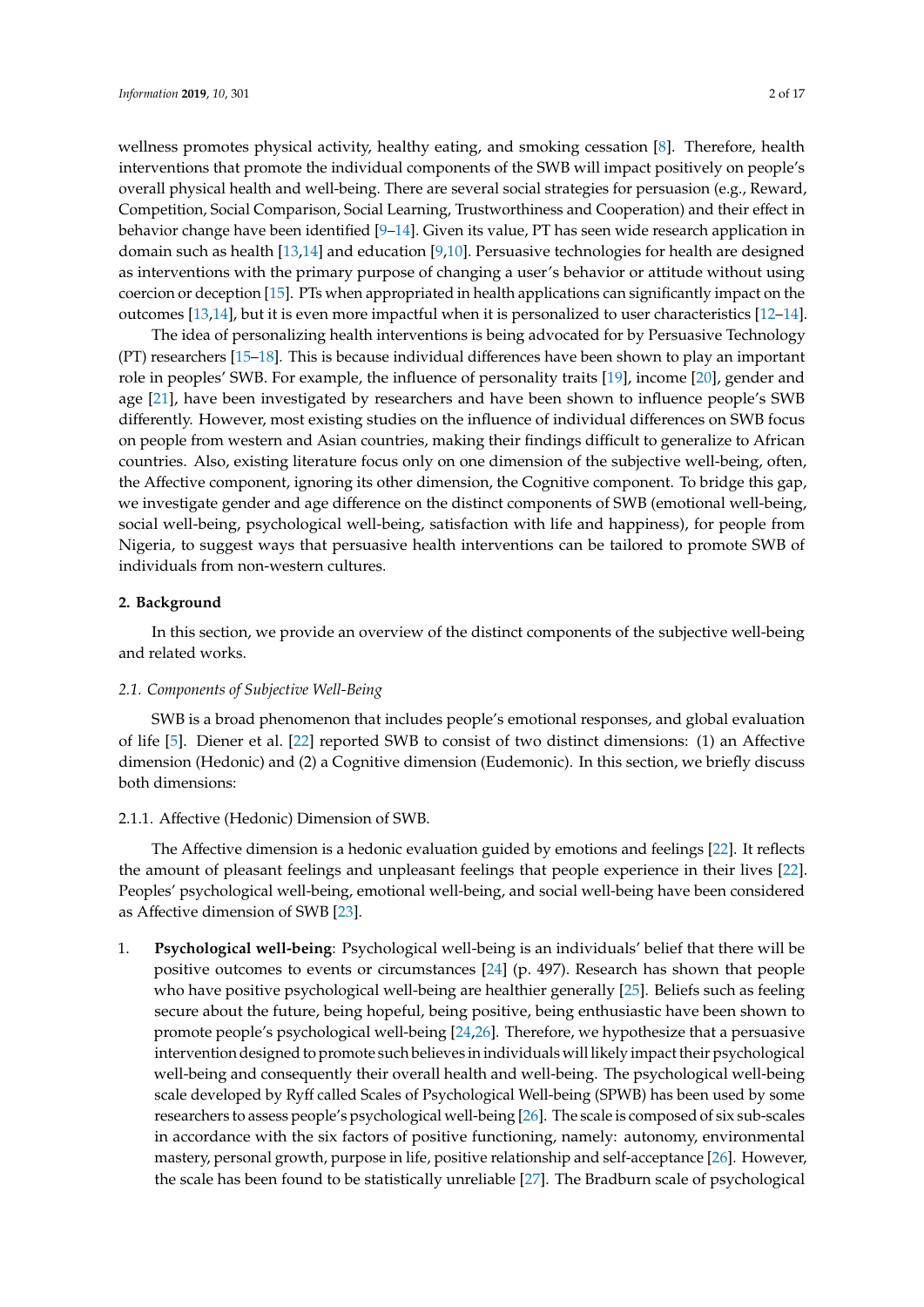well-being is another scale that has been used to assess people's psychological well-being [\[26\]](#page-15-11). The scale is made up of two components: The Positive Affect component and the Negative Affect component. Each component is associated with 5 items used in assessing it, participant answers "Yes" or "No" to the items which ask whether they have had certain feelings in the past few weeks. The "No" score is subtracted from the "Yes" score to create a positive/negative affect difference score. Also, the psychological well-being scale developed by Diener et al. [\[28\]](#page-15-13) has been widely used by researchers to assess people's psychological well-being. The psychological well-being scale developed by Diener et al. [\[28\]](#page-15-13) consists of 12 items. Each is measured using a 5-point Likert scale, ranging from "1 = Strongly disagree" to "5 = Strongly agree". A response of 5 to an item indicates a high psychological well-being, and 1 indicates low psychological well-being. This study employs the psychological well-being scale developed by Diener et al. [\[28\]](#page-15-13) which has been widely employed by researchers. A sample item includes: "I am competent and capable in the activities that are important to me".

- 2. **Emotional well-being**: Emotional well-being is defined as a feeling of relaxation and stress freeness [\[28\]](#page-15-13). It has been shown that emotionally healthy people have more stable mental health, thus, are healthier generally [\[29\]](#page-15-14). Activities that make people experience serenity, support, and company have been shown to promote people's sense of emotional well-being [\[23,](#page-15-8)[28\]](#page-15-13). Hence, a persuasive intervention designed to promote such activities will likely impact people's emotional well-being and thus their overall health and well-being. Researchers have used the Warwick-Edinburgh Mental Well-being Scale (WEMWBS) developed by researchers at the Universities of Warwick and Edinburgh to assess people's emotional well-being [\[30\]](#page-15-15). WEMWBS is a 14-item scale, the scale is scored by summing responses to each item measured using a "5" point Likert scale. Also, the emotional well-being scale developed by Diener et al. [\[28\]](#page-15-13) has been widely used by researchers to measure the emotional well-being of individuals. Therefore, in this study, we employ the emotional well-being scale developed by Diener et al. [\[28\]](#page-15-13). The scale consists of 16 items, each item in the scale is measured using a Likert scale ranging from  $T =$  Strongly disagree" to "5 = Strongly agree". A sample item includes: "I am competent and capable in the activities that are important to me".
- 3. **Social well-being**: Social well-being refers to an individual's interaction and relationship with others. [\[31\]](#page-15-16). Research has shown that the more social ties people have, the better their health [\[32\]](#page-15-17). For example, being married, having children, and social ties with formal organizations such as religious organizations can instill a sense of responsibility and concern for others that can lead one to engage in behaviors that protect the health of others as well as their own health. Thus, health interventions that provide opportunities for people to interact and work together with other people, share and compare the information with others, provide support and companionship to others may promote their social well-being and hence their overall health and wellbeing. Some researchers have used the Positive and Negative Affect Scale (PANAS) to assess the Affective dimension of Subjective well-being [\[28\]](#page-15-13). However, the social well-being scale developed by Huppert et al. [\[31\]](#page-15-16) has been widely used by researchers to measure this component of SWB. Hence, we employ this scale to assess the social well-being of participants in this study. The scale consists of 16 items; each item is measured using a 5-point Likert scale ranging from "1 = Strongly disagree" to "5 = Strongly agree". A sample item includes: "I see myself as a part of my society".
- 2.1.2. Cognitive (Eudemonic) Dimension of Subjective Well-Being

The Cognitive dimension is an information-based appraisal of one's life for which people judge the extent to which their life so far measures up to their expectations and resembles their envisioned 'ideal' life [\[6\]](#page-14-4). People's satisfaction with life and happiness has been considered as a Cognitive dimension of SWB [\[19,](#page-15-4)[23\]](#page-15-8).

1. **Satisfaction with life**: Satisfaction with Life is defined as people's personal judgment about their life. Specifically, it deals with people's belief that at least their life measures up favorably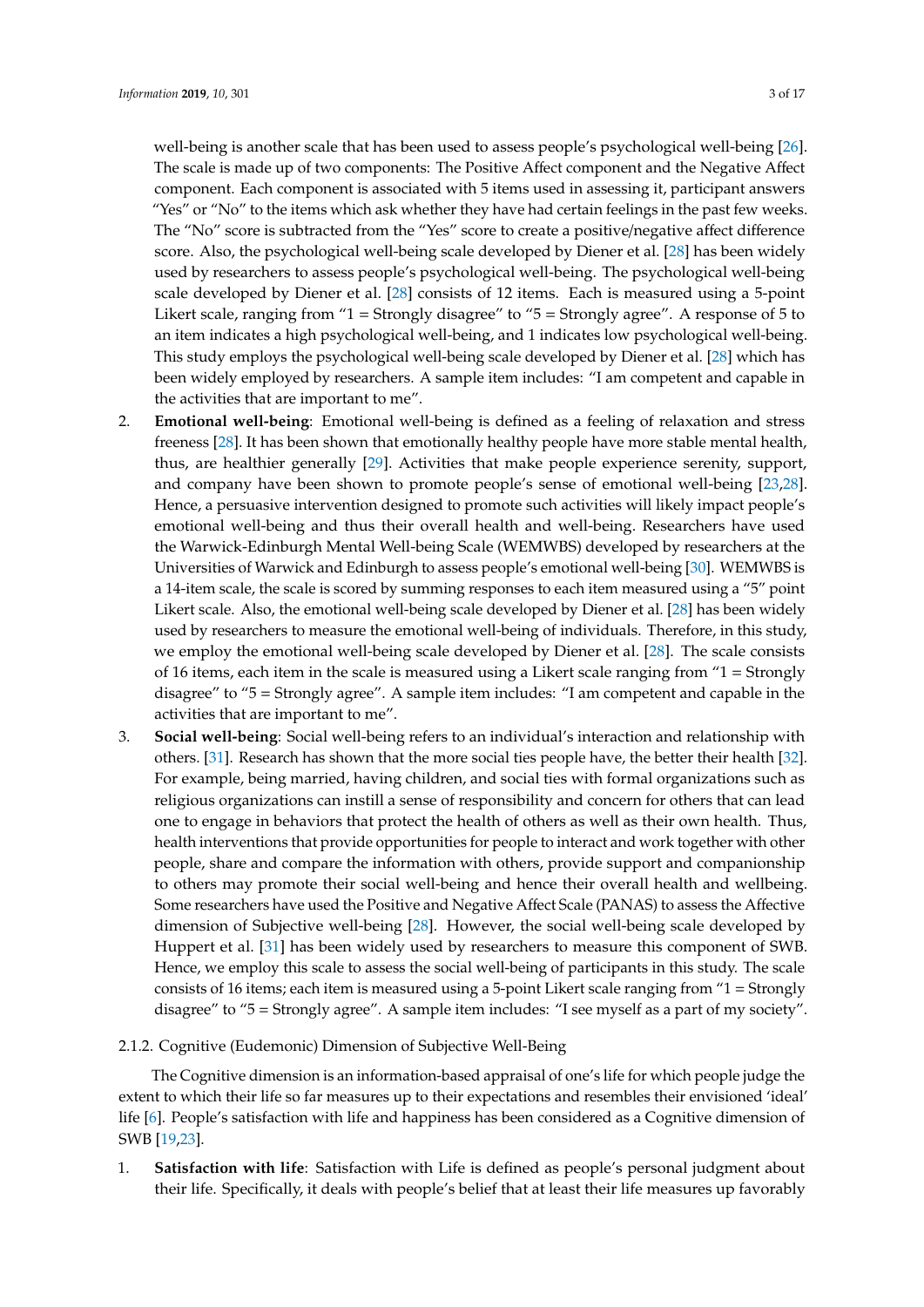against their expectations or how a person feels about their life as a whole, over a long period of time [\[33](#page-15-18)[,34\]](#page-15-19). Studies have shown that satisfaction with life influences health-related quality of life (HRQOL) [\[34\]](#page-15-19). For example, people who are satisfied with their life are less likely to involve themselves in excessive alcohol drinking, excessive eating or smoking. Meanwhile, these unhealthy behaviors can easily be adopted by people who feel their needs are not met to deal with the stress. Activities such as setting and achieving goals, attaining status, gaining respect, have been shown to promote people's Satisfaction with life [\[34](#page-15-19)[,35\]](#page-15-20). Therefore, health interventions that provide opportunities for people to engage in such activities may promote their satisfaction with life and therefore their overall health and wellbeing. The Satisfaction with life scale developed by Diener et al. [\[33\]](#page-15-18) has been widely used by researchers to measure this component of SWB. Therefore, in this study, we employ the Satisfaction with life scale developed by Diener et al. [\[33\]](#page-15-18) to assess our participants 'satisfaction with life. The scale consists of 5 items; each item is measured using a 5-point Likert scale ranging from  $-1$  = Strongly disagree" to  $-5$  = Strongly agree". A sample item includes: "So far, I have gotten the important things I want in life".

2. **Happiness**: Happiness is defined as the momentary feeling of intense joy or a positive state of emotion at a single point in time [\[36\]](#page-16-0). It has been shown that happy people are healthier [\[37\]](#page-16-1). Activities such as expressing gratitude, acts of kindness, savoring, optimism, committing to one's goals have been shown to promote people's feelings of happiness. A persuasive intervention designed to increase an individual's overall happiness may likely impact on their health and well-being. Recent years have witnessed the emergence of many happiness scales. The Oxford Happiness Questionnaire (OHQ) developed by Peter Hill [\[38\]](#page-16-2) is a popular happiness scale used by researchers. The Oxford Happiness Questionnaire consists of 29 items measured on a 6-point Likert scale. Scores for this scale is calculated by summing the score for each item and dividing by 29, final scores are then interpreted. For example, if a participant selects "1" for all the items on the scale, the final happiness score of the individual will be "1". "1" is interpreted as "not happy". Another happiness scale is the Authentic Happiness Inventory (AHI) developed by Slain [\[39\]](#page-16-3). AHI consist of 24-item groups; each group contains five statements from which an individual chooses which statements best describe their feelings. The final happiness score is then interpreted on a scale of "1" to "5", with 5 being the highest in terms of happiness. One of the most widely used happiness scale is the one developed by Lyubomirsky and Lepper [\[36\]](#page-16-0). The scale consists of 4 items, each item is measured using a 5-point Likert scale ranging from "1 = Very unhappy" to  $-5$  = Very happy". A sample item includes: "If you were to consider your life in general these days, how happy would you say you are". This study employs the Happiness scale developed by Lyubomirsky and Lepper [\[36\]](#page-16-0). See Appendix [A](#page-12-0) for all the scales used in this study.

### *2.2. Related Work*

The investigation into the relationship between gender, age, and SWB has received some attention among researchers. For example, Gutiérrez et al. [\[40\]](#page-16-4) conducted a study of Spaniards to examine the relations between gender, age and different components of SWB. However, their study focused on a single dimension of SWB (the affective dimension) ignoring its other dimension (the cognitive dimension). Two components were used to assess the Affective dimension (Positive affect and Negative affect). Their study revealed that age (increase in the number of years) is associated with the Positive affect. As regards gender, females obtained lower scores than males in Negative affect.

Similarly, Ronald [\[41\]](#page-16-5) conducted a study of participants from 65 non-African societies to investigate the relationship between gender, age, and SWB. The study used one component (Happiness) to assess participants' SWB. Ronald [\[41\]](#page-16-5) revealed that females under 45 years are happier than males under 45, while females above 45 are less happy than males above 45.

A recent study by Agrawal et al. [\[21\]](#page-15-6) also showed that there is a statistically significant relationship between gender, age and different components of SWB. In their study of Indians, they explored the relationship between some Socio-demographic variables and distinct SWB components. Although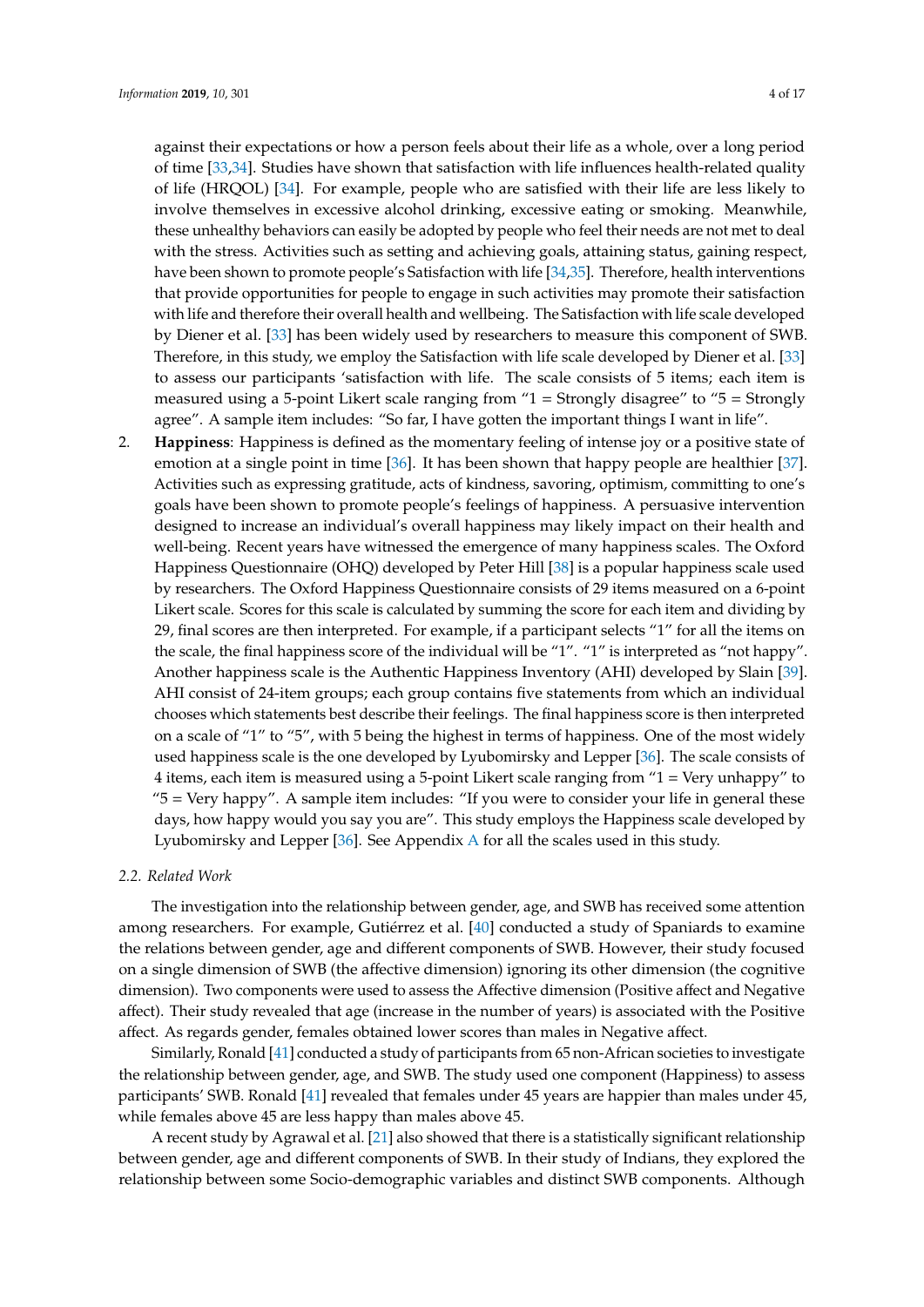their study considered the two dimensions of SWB (Affective and Cognitive), they used only three components to measure SWB (Positive affect, Negative affect, and satisfaction with life). Their study revealed that older men (over 55 years) had a lower negative affect than younger men (under 36 years) while older women (over 55 years) had a significantly lower Negative affect than younger women (under 36 years). As regards satisfaction with Life, younger men (under 36 years) had lower scores than the older men (over 55 years).

Also, in a meta-study of European countries, Deaton [\[42\]](#page-16-6) revealed that life satisfaction decreased with age, particularly in Eastern European and former Soviet Union countries. In another study, Shmotkin [\[43\]](#page-16-7) used three components to assess SWB: Affective balance, Life satisfaction, and Self-Anchoring. They found that age correlated negatively with all the subscales of SWB. As regards gender, they found no significant gender difference in the SWB subscales.

Similarly, Bălțătescu and Giusta et al.  $[44,45]$  $[44,45]$  carried out studies of Romanians and people from the United Kingdom respectively. Using the three components to assess SWB: Satisfaction with life, Positive affect, and Negative affect, they found that, women have higher levels of Negative affect than men. As regards age, he found that life satisfaction declines with increasing age among this population.

This present study differs from existing studies in three major ways: One, we investigate a developing African nation (Nigeria) which is often overlooked by researchers. Two, we investigate the two dimensions of subjective well-being using five distinct components. This provides a richer insight into subjective well-being. Three, we offer design guidelines and design considerations for personalizing Persuasive health intervention aimed at promoting SWB targeted at various gender and age group.

### **3. Materials and Methods**

This study was designed to investigate how to tailor persuasive health interventions to individuals, by examining how gender groups (Males and Females) and age group (Older adults and Younger adults) relate to the two SWB dimensions (Cognitive and Affective) using five components. The cognitive dimension was assessed using the *Happiness* and *Satisfaction with life* components while the Affective dimension was assessed using the *Psychological well-being*, *Emotional well-being, and Social well-being* components. We collected data from participants and used Structural Equational modeling (SEM) in AMOS 2.0 to investigate whether there is a difference between the gender groups and age groups with respect to their association with the distinct SWB components. The data collection was overseen by the Federal University of Dutse's research ethics committee. To guide this research, we formulated two main hypotheses:

**Hypothesis 1 (H1).** *There is a di*ff*erence between males and females in their association with the distinct components of SWB.*

**Hypothesis 2 (H2).** *There is a di*ff*erence between older adults and younger adults in their association with the distinct components of SWB.*

#### *3.1. Participants*

This study is based on data from 732 participants. The participants were drawn from several works of life in Nigeria: Traders, civil servants, paramilitary, university staff, and students. Participants willingly volunteered to participate in this study, so no incentives were provided to them. Paper-pencil questionnaires were handed out to participants in their workplaces. The questions took approximately 15 min to complete. No identifying information was collected from participants, except for their socio-demographic data which included gender and age. Overall, 52% of the 732 participants are males and 48% are females. With regards to age, 21% (16–24), 19% (25–34), 17% (35–44), 13% (45–54), 13% (55–64), 11% (65–74), and 6% (75+). Since our study aims at investigating whether there are differences between the gender groups (males and females) and age groups (younger adults and older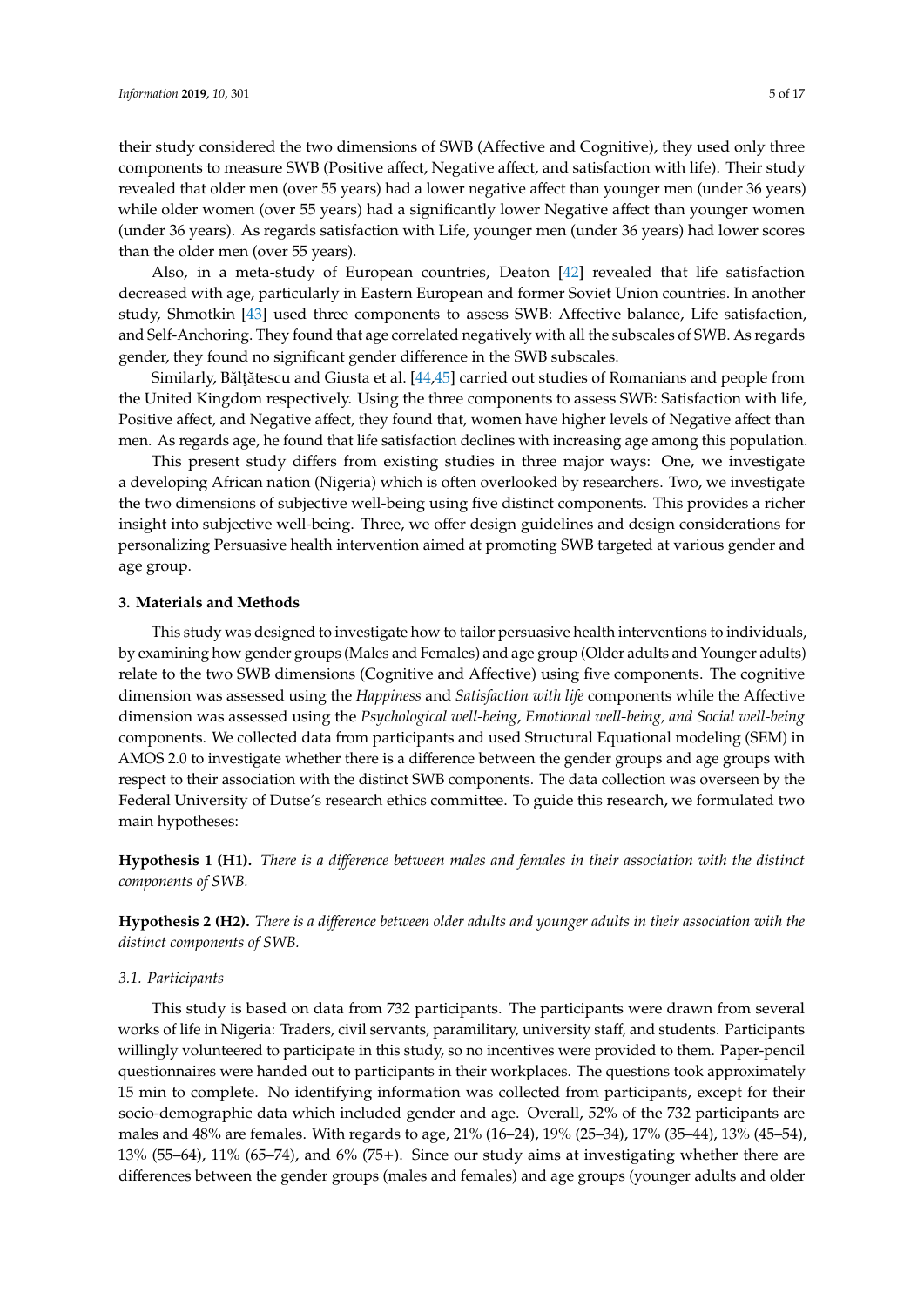adults) in their association with the distinct SWB components, it is therefore important to state that for the age group analysis, we selected and considered participants belonging to two age groups that are clearly different which is the standard practice. Hence, we compared 16–24 (younger adults) and over 65 (older adults) to ensure that the ages are very distinct. As a result, the total sample involved in the age group analysis is 278, which is a good sample size for this type of analysis [\[46\]](#page-16-10). However, for the gender group analysis, the full sample of 732 was used. Table [1](#page-5-0) is the descriptive statistic of our data by gender group and Table [2](#page-5-1) is the descriptive statistic of our data by age group.

<span id="page-5-1"></span><span id="page-5-0"></span>

| Criterion | $N = 732$                                                                                     |
|-----------|-----------------------------------------------------------------------------------------------|
| Gender    | Male (52%), Female (48%)                                                                      |
| Age       | $21\%$ (16–24), 19% (25–34), 17% (35–44), 13% (45–54), 13% (55–64), 11% (65–74), and 6% (75+) |

**Table 1.** Demographic of participants by gender group.

|           | Table 2. Demographic of participants by age group. |
|-----------|----------------------------------------------------|
| Criterion | $N = 278$                                          |

**Gender** Male (59%), Female (41%) **Age** 57% (16–24), 41% (over 65 years)

# *3.2. Data Sampling*

Participants were recruited from Nigeria in 2018. Seven states were selected: Kano, Kaduna, Katsina, Kebbi, Sokoto, Jigawa, and Zamfara. 100 participants were randomly selected from all the states except for Kano were 132 participants were selected. Universities, colleges, government/private offices from these states were randomly enlisted and personally visited by the research team to recruit participants. After a short introduction of the study to the head of each organization, participants were then randomly selected and approached. The purpose of the study was explained to them and their consents were sort. A paper-pencil questionnaire was then given to each respondent. Most of the respondents completed the survey which took approximately 15 min to complete immediately. A small number of the respondents went home with the questionnaire booklet and returned them after a mutually agreed period (at most after 24 h). Random sampling was used for convenience in the selection of organizations and respondents. However, in keeping with the research aim, the research team deliberately selected respondents from both genders and various age groups.

#### *3.3. Data Analysis*

In this study, we conducted Multi-Group Confirmatory Factor Analysis (MGCF) to investigate whether there are differences between the gender groups (males and females) and age groups (younger adults and older adults) with respect to their association with the distinct SWB components. As regards age groups, we selected and considered participants within 16–24 (younger adults) and over 65 (older adults) to ensure that the ages are very distinct.

#### *3.4. Validation of Study Instrument*

We conducted Confirmatory Factor Analysis (CFA) to test the validity of our study instruments. We established a correlation matrix between components of SWB (Latent variables), see Table [3.](#page-6-0)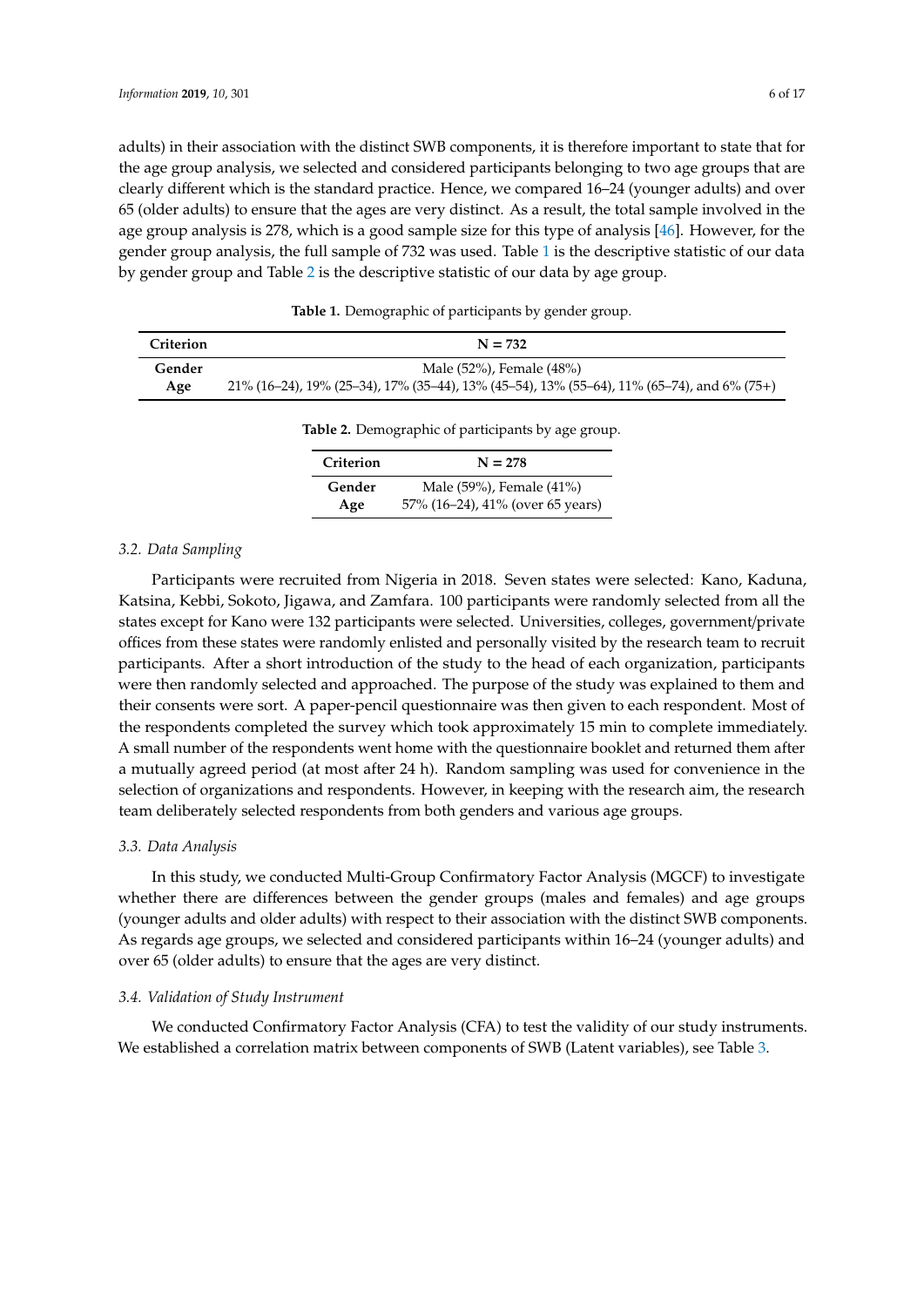<span id="page-6-0"></span>

| Components of SWB PWB EWB |      |      | SoWB | SWL. | н |
|---------------------------|------|------|------|------|---|
| <b>PWB</b>                |      |      |      |      |   |
| <b>EWB</b>                | 0.14 |      |      |      |   |
| <b>SoWB</b>               | 0.01 | 0.01 |      |      |   |
| <b>SWL</b>                | 0.02 | 0.02 | 0.05 |      |   |
| н                         | 0.06 | 0.04 | 0.03 | 0.12 |   |

**Table 3.** Correlation matrix between components of SWB.

Psychological well-being = PWB, Emotional well-being = EWB, social well-being = SoWL, Satisfaction With life = SWL, happiness = H.

#### **4. Results**

We conducted Multi-Group Confirmatory Factor Analysis (MGCFA) to establish whether there are differences between gender groups (male and female) and between age groups (older adults and younger adults) with respect to their association with the individual components of the SWB. Our data satisfy all the assumptions necessary to conduct a Latent mean invariance test. Firstly, we tested for Configural invariance to confirm whether we have same structure across groups by running individual CFAs in gender groups and in age groups. The goodness-of-fit indices show that the hypothesized models were a good fit to the data. The respective goodness-of-fits indices gender group is as follows: the males' model: ( $χ2/df = 1.74$ , RMSEA = 0.058, CFI = 0.931) and females' model: ( $χ2/df = 1.52$ , RMSEA  $= 0.061$ , CFI  $= 0.942$ ). Regarding the age group, the goodness-of-fits indices is as follows: older adults' model:  $(\chi 2/df = 2.18, \text{RMSEA} = 0.063, \text{CFI} = 0.951)$  and younger adult model:  $(\chi 2/df = 2.26, \text{C})$ RMSEA =  $0.072$ , CFI =  $0.938$ ). The recommended value for CFI is  $>0.90$ , RMSEA recommended values is  $\lt 0.08$ , the recommended value for  $\chi$ 2/df is  $\lt 3$ . Our data satisfies all the recommended goodness-of-fits indices.

Secondly, we performed Metric invariance test to investigate whether factor loadings on SWB components are equal across gender groups (male and female) and equal across age groups (older adult and younger adult). The models obtained were an acceptable fit, the chi-square difference between the configural invariance models and the metrically invariant model were not significant: Gender group  $(\Delta \chi^2 = 4.31, p > 0.05)$ , Age group ( $\Delta \chi^2 = 5.24, p > 0.05$ ). This shows that the SWB constructs have the same meaning across groups.

#### *4.1. Di*ff*erences in the Latent Means Across Gender Groups*

We performed latent mean invariance tests to investigate whether males and females differ in the SWB constructs. The model ( $\Delta \chi$ 2 = 10, *p* > 0.05) shows significant mean differences between males and females for emotional well-being, social well-being, and satisfaction with life. Specifically, emotional well-being is more associated with females ( $\varphi = 3.6$ ,  $p < 0.001$ ) compared to males ( $\varphi = 1.3$ ,  $p < 0.001$ ). Social well-being is more associated with males ( $\varphi = 4.2$ ,  $p < 0.001$ ) compare to females ( $\varphi = 1.4$ ,  $p < 0.001$ ). Satisfaction with life is highly associated with males ( $\varphi = 4.3$ ,  $p < 0.001$ ) compared to females ( $\varphi = 1.2$ ,  $p < 0.001$ ). The results for gender group is as summarized in Table [4.](#page-7-0)

#### *4.2. Di*ff*erences in the Latent Means Across Age Groups*

Similarly, we performed latent mean invariance tests to investigate whether older adults and younger adults differ in their relation with the SWB constructs. The model ( $\Delta \chi$ 2 = 11, *p* > 0.05) show significant mean differences between older adults and young adults for all the SWB constructs. Specifically, psychological well-being is more associated with older adults ( $\varphi = 3.7$ ,  $p < 0.001$ ) compare to younger adults ( $\varphi = 1.9$ ,  $p < 0.001$ . Similarly, emotional well-being is more associated with older adults ( $\varphi = 4.5$ ,  $p < 0.001$ ) compare to younger adults ( $\varphi = 1.1$ ,  $p < 0.001$ ). Social well-being is more associated with younger adults ( $\varphi = 3.6$ ,  $p < 0.001$ ) compare to older adults ( $\varphi = 1.7$ ,  $p < 0.001$ ). Satisfaction with life is highly associated with older adults ( $\varphi = 3.9$ ,  $p < 0.001$ ) compare to younger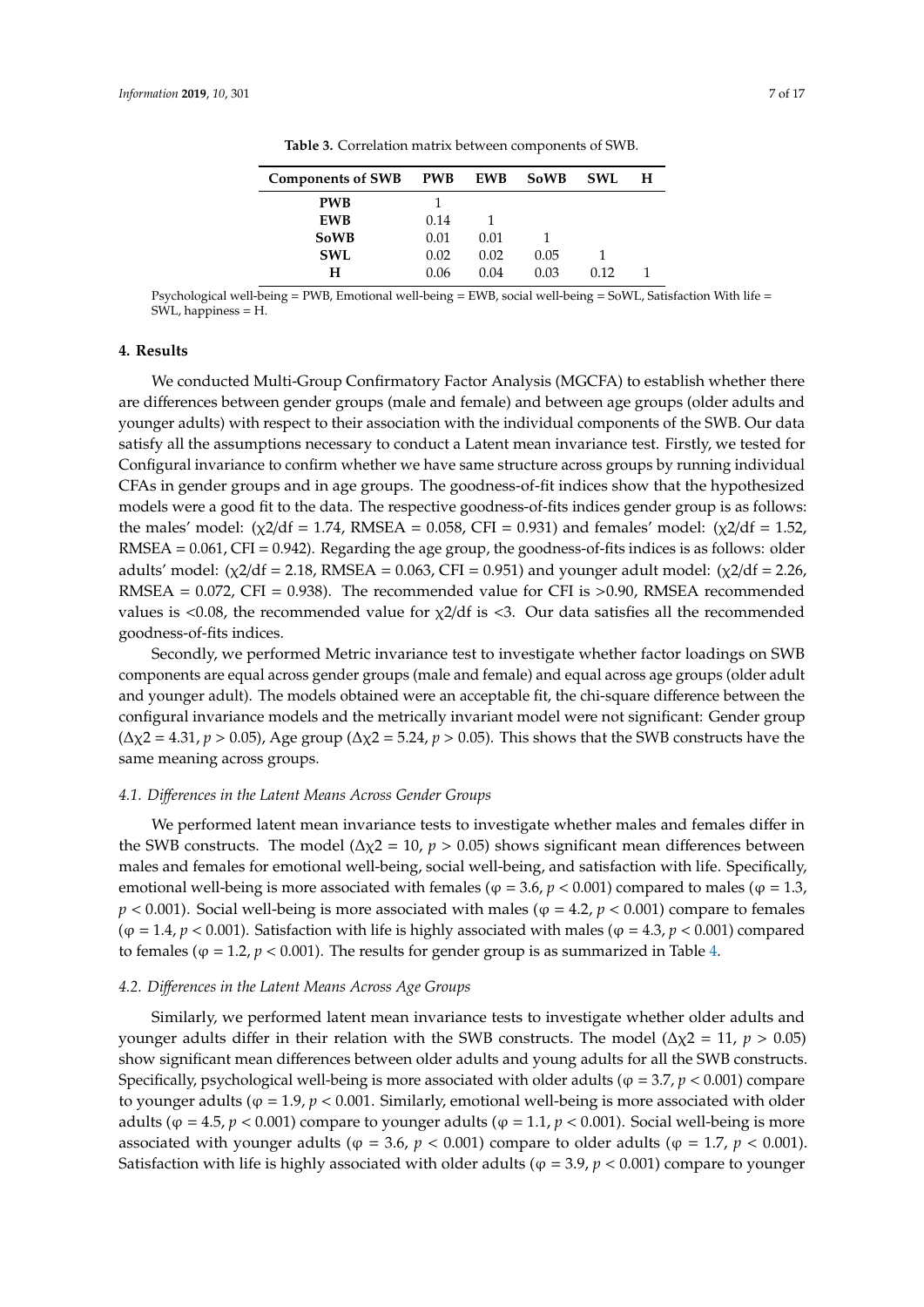<span id="page-7-0"></span>adults ( $\varphi = 1.7$ ,  $p < 0.001$ ). Happiness is highly associated with younger adults ( $\varphi = 4.8$ ,  $p < 0.001$ ) compared to older adults ( $\varphi = 1.8$ ,  $p < 0.001$ ). The results for Age group is as summarized in Table [5.](#page-7-1)

| <b>Components of SWB</b> | Latent Mean, $\varphi$ (phi)<br><b>Males</b> | Latent Mean, $\varphi$ (phi)<br>Females | Δω  |         |
|--------------------------|----------------------------------------------|-----------------------------------------|-----|---------|
| Psychological well-being | 2.7                                          | 2.6                                     | 0.1 | > 0.5   |
| Emotional well-being     | 1.3                                          | 3.6                                     | 2.3 | < 0.001 |
| Social well-being        | 4.2                                          | 1.4                                     | 2.8 | < 0.001 |
| Satisfaction with Life   | 4.3                                          | 1.2                                     | 3.1 | < 0.001 |
| <b>Happiness</b>         | 3.2                                          | 3.2                                     | 0.0 | > 0.05  |

**Table 4.** Latent means for gender groups.

<span id="page-7-1"></span>

| <b>Components of SWB</b> | Latent Mean, $\varphi$ (phi)<br><b>Older Adults</b> | Latent mean, $\varphi$ (phi)<br><b>Younger Adults</b> | Δω  | п       |
|--------------------------|-----------------------------------------------------|-------------------------------------------------------|-----|---------|
| Psychological well-being | 3.7                                                 | 1.9                                                   | 1.8 | < 0.001 |
| Emotional well-being     | 4.5                                                 | 1.1                                                   | 3.4 | < 0.001 |
| Social well-being        | 1.7                                                 | 3.6                                                   | 1.9 | < 0.001 |
| Satisfaction with Life   | 3.9                                                 | 1.7                                                   | 2.2 | < 0.001 |
| <b>Happiness</b>         | 1.8                                                 | 4.8                                                   | 3.0 | < 0.001 |

**Table 5.** Latent means for the age group.

**5. Discussion**

This study presents the results from investigating whether different gender groups (males and females) and age groups (older adults and younger adults) respond differently to the distinct components of SWB. This study is unique in that such a relationship has not been empirically conducted in among African audience. In this section, we discuss the results in relation to various age and gender groups.

#### *5.1. Relationship between Gender and SWB Components*

**Gender and Social Well-being**: Our results show that males show a higher level of social well-being than their female counterparts. This means that males harbor higher levels of social well-being compared to females. This is probably because, in Nigeria, males are encouraged to spend time together so that they bond and build a sense of communal goal as they are regarded as protectors of their local communities and culture. For example, local communities in the northern part of Nigeria have several groups of males serving as vigilantes. These vigilante groups are formed to protect women and children within the communities. These men often attach so much value to building strong networks among themselves, as they regard it as a way of building a sense of communal goal. On the other hand, females tend to remain indoors (attending to house chores) and interact less with the outside community as enjoin by the Islamic faith, which is the predominant religion in the northern part of Nigeria. This finding implies that the overall health and well-being of females can be more promoted if activities that give them more sense of social well-being are enhanced. Hence, to promote the SWB of females in Nigeria the social aspect of their lives should be focused on. Therefore, we recommend that persuasive health interventions designers targeted at promoting well-being (hence overall health and well-being) of females in Nigeria should focus on designing to promote their social well-being.

There are several techniques that can be used in PT design to create opportunities for an individual to interact and relate with others (Social well-being). For example, persuasive techniques from the social support category of the Persuasive System Design (PSD) framework [\[47\]](#page-16-11) such as the Social comparison, Cooperation, and Competition, which provide opportunities for people to share and compare information about their behavior, interact and work together with other people, and compete with others could be employed by designers to promote an individual's sense of social well-being.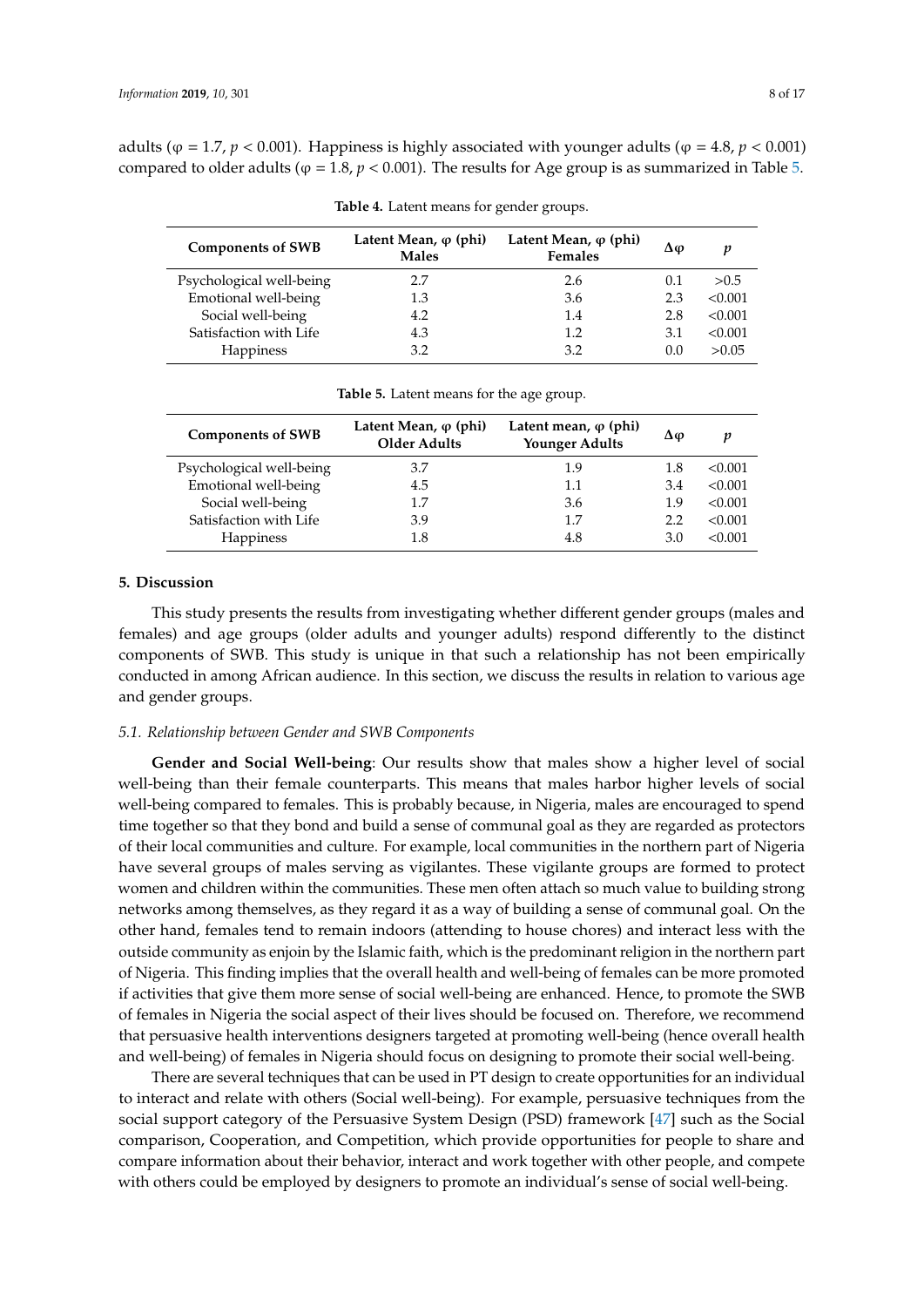**Gender and Satisfaction with Life**: Our results show that males are highly associated with satisfaction with life components compared to females. This means that males are more satisfied with their life compared to females. This is not surprising as most non-western societies such as Nigeria are generally patriarchal societies. They afford males more privileges and right that makes life worth living such as an opportunity to engage in activities that elevate their status, explore life as it pleases them, earn respect, achieve their goals and aspirations. For example, in patriarchal societies, males tend to create environments for themselves where they are in control and are served by females. In most Nigerian families, males are reverenced, this, in turn, mirrors a sense of superiority and life satisfaction. According to Huebner et al. [\[48\]](#page-16-12) personal control over one's daily life influences their satisfaction with life positively. On the other hand, females in such societies are constrained in their ability to take control of life events, which may, in turn, inhibit life fulfilling actions, thus, reflect a lower level of life satisfaction. Furthermore, Satisfaction with life to some extent has to do with how wealthy and influential people are [\[15,](#page-15-2)[37,](#page-16-1)[41\]](#page-16-5). Males are usually wealthier and more influential than females in patriarchal societies. Even when females are allowed to work, they generally earn less than males irrespective of whether they do the same job or not. Hence, females often depend on their male counterparts to survive. This offers a sense of security and stability to many Nigeria men [\[45\]](#page-16-9). This finding implies that the overall health and well-being of females can be enhanced if they are given opportunities to engage in activities that give them more sense of satisfaction with life. Hence, this finding suggests that to increase the subjective well-being of females, the activities that enhance their satisfaction with Life should be focused on. Thus, we recommend that persuasive health interventions designers aimed at promoting the overall subjective well-being among females in Nigeria should focus on designing to promote their satisfaction with Life.

There are persuasive techniques that can be used in PT design to promote satisfaction with life. For example, activities such as setting and achieving goals, attaining status, gaining respect, have been shown to promote people's satisfaction with life [\[35\]](#page-15-20). Consequently, persuasive strategies such as Goal setting which provides people with opportunities to set their goals and Feedback which evaluates people's performance and provides them with information about their progress and achievements could be employed to promote a sense of achievement and fulfillment for people. Similarly, the Recognition strategy which provides opportunities for people's achievements to be publicly recognized could be employed by designers to make people experience feelings of pride and satisfaction with life and hence improve their overall sense of well-being.

**Gender and Emotional Well-being**: Our results show that females are more associated with emotional well-being than their male counterparts. This means that females harbor higher levels of emotional well-being compared to males. In fact, emotional well-being emerged as the weakest contributor to the subject well-being of males. A plausible explanation for this is that the image of males as protectors and providers in the societies, creates a mindset in them from a very young age that makes them perceive being emotional as a sign of weakness and failure. In societies like Nigeria, males are less likely to discuss their emotions with others [\[49\]](#page-16-13). They are not believed or expected to experience anxiety, depression or any other form of emotional distress. As a result, they do not talk about their feelings or express emotions unless as an expression of anger. There is a stigma attached to any male who does not abide by this norm. Thus, they shy away from seeking the necessary support or help they need when they experience any form of emotional distress. On the other hand, females tend to discuss and get support, especially from one another, when they are emotionally distressed. This finding is supported by Goldshmidt et al. [\[50\]](#page-16-14) who conducted a study of Syrians to investigate whether females are more verbally expressive of their emotions than males. They found that females used significantly more emotional words than males. This finding implies that the overall health and well-being of males can be enhanced if activities that give them more sense of emotional well-being are enhanced. Hence, this finding suggests that to increase the SWB of males, the activities that enhance their emotional well-being should be focused on. Therefore, we recommend that persuasive health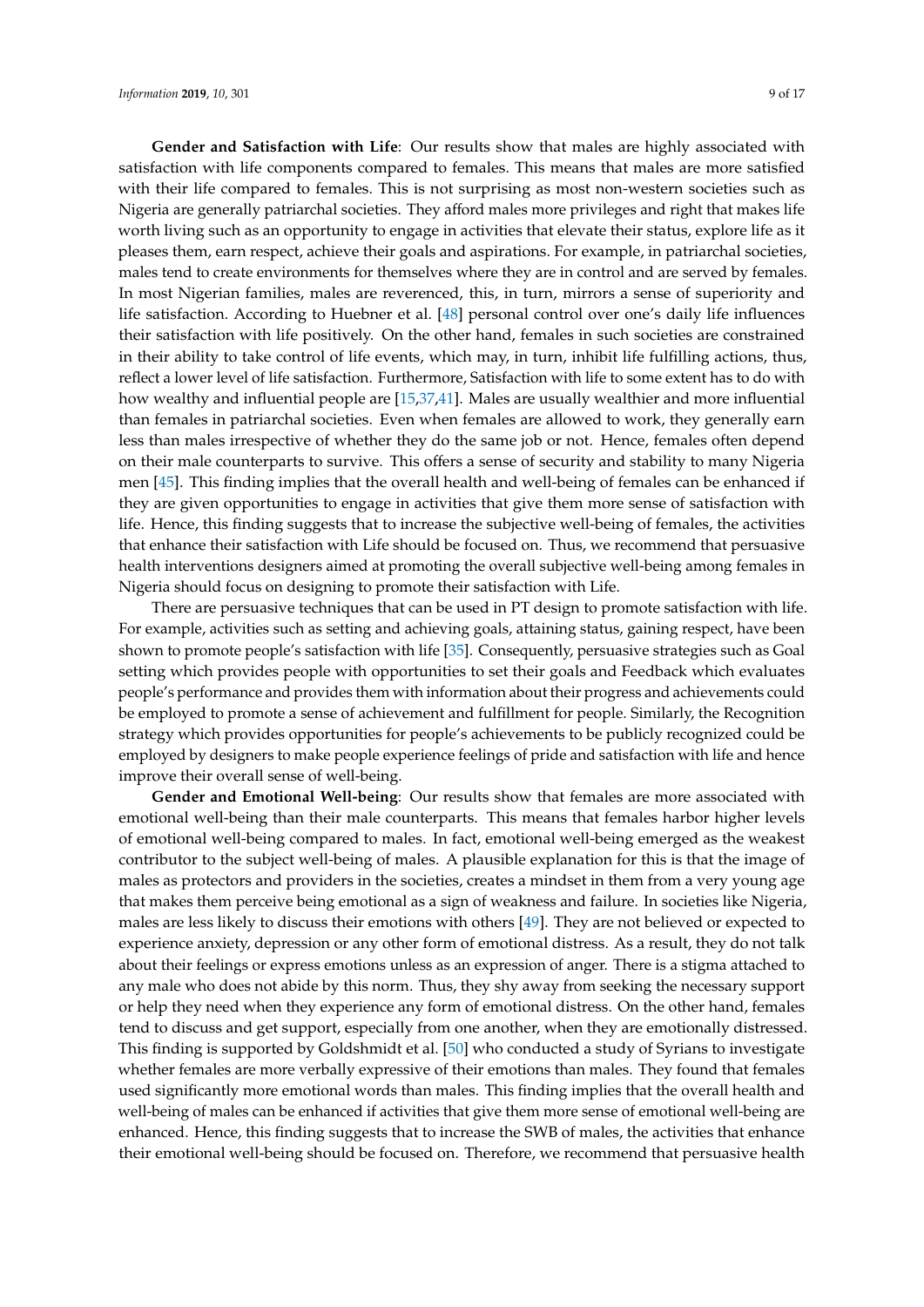interventions designers targeted at promoting well-being among males could focus on designing to promote their emotional well-being.

PT designers can employ some specific techniques to promote people's emotional well-being. For example, activities that make people experience serenity, love, support, company have been shown to promote people's sense of emotional well-being [\[28\]](#page-15-13). As a result, persuasive strategies such as Social facilitation, and Social learning could be implemented to provide opportunities for users to discern that other people are performing the behavior along with them and some social support, which gives them the will and boosts to continue the behavior change task, could be employed by designers to promote emotional well-being and hence overall health and well-being of individuals. Similarly, persuasive strategies such as Praise and Reward for any micro-achievement could be employed to encourage and show some love which in turn promotes emotional well-being.

## *5.2. Relationship between Age and SWB Components*

**Age and Psychological Well-being**: Our results show that older adults (over 65 years) are more positively associated with the psychological well-being component compared to their younger counterparts (16–24 years). This means that older adults harbor higher levels of psychological well-being than younger adults. According to Ryff's model [\[26\]](#page-15-11), a key element of psychological wellness is "purpose in life", which is a feeling that what we are doing with our lives has some meaning and purpose. This means that older people tend to engage themselves with activities that give them a sense of purpose and add meaning to their life than young people. A possible explanation for this finding according to Carstensen et al. [\[51\]](#page-16-15) is that perceived limitations with respect to how long more they have to live tends to lead to a shift in mindset that makes older adults to focus more on activities they found meaningful. For example, after the age of 50, people tend to discover themselves more, hence they become more conscious of the limited time there is in life, more influential and therefore can afford to live a life of purpose and do only things that add meaning to their lives. On the other hand, younger people are mostly in the experimental stage, which is often full of struggles, life of uncertainty, and filled with many errors and failures. Therefore, younger adults have less appreciation for what they do, which can, in turn, lead to low psychological well-being. Another key element in Ryff's model of psychological well-being [\[26\]](#page-15-11) is "Autonomy", which is the ability to resist social pressures and to make and pursue one's own decisions. This means that older people can better regulate their affairs, regardless of social influence, which can, in turn, reflect a high sense of Psychological well-being compared to their younger counterparts. This finding is supported by the study of Carstensen et al. [\[51\]](#page-16-15) who found that older people have an increased ability to view their situations positively and that negative perceptions about life decline steadily with age. This finding implies that the overall health and well-being of younger adults can be more promoted if activities that give them more sense of psychological well-being is enhanced. Hence, this finding suggests that to increase the SWB of younger adults from Nigeria, activities that enhance their psychological well-being should be emphasized. Therefore, we recommend that when designing persuasive health interventions targeted at younger people, designers should emphasize activities that promote their psychological-being as a way of promoting their overall well-being.

In PT design, there are several techniques that can be used in promoting psychological well-being. For example, feeling secure about the future, being hopeful, being positive, being enthusiastic have been shown to promote people's psychological well-being [\[24](#page-15-9)[,26\]](#page-15-11). Therefore, persuasive technology strategies such as Reward and Praise for small achievements have the power to evoke some feel-good emotions while Self-monitoring and Simulation that track and project the impact of an individual's micro efforts towards achieving the desired behavioral outcome can raise the anticipation of positive results hence promote psychological well-being.

**Age and emotional Well-being:** Similarly, our results show that older adults displayed a higher level of Emotional well-being than younger adults. This means that younger adults may be more emotionally unstable. A plausible explanation for this is that, with increasing age and experience,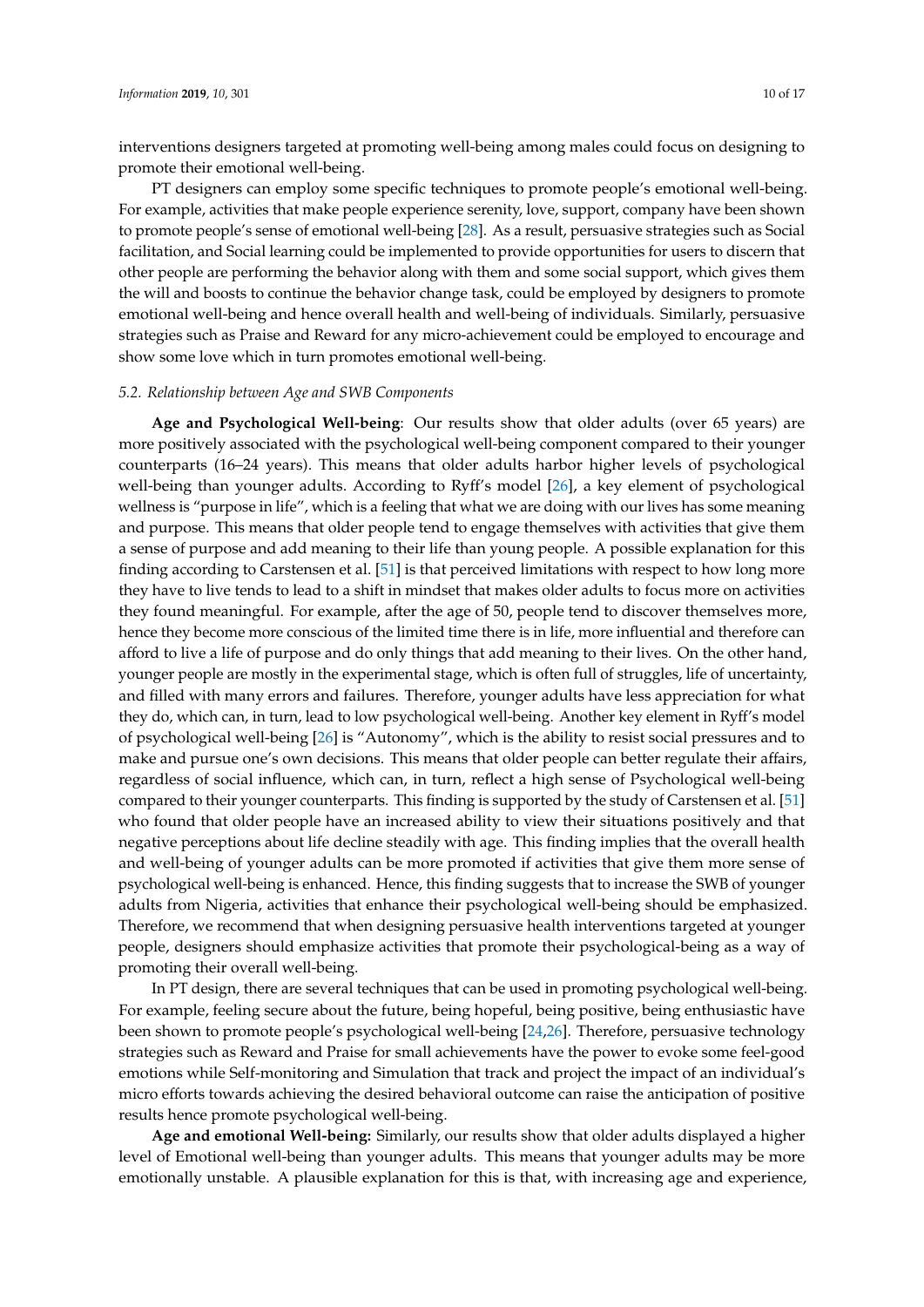people seek out additional help and companionship from families and friends, as a result, an elderly person is much more likely to have more valuable relationship and companionship, which may, in turn, help them better manage their everyday affairs, including their emotions. Hence, they tend to be more emotionally stable. This is in line with the study of Taneva [\[52\]](#page-16-16) who found that older people report better control of negative emotions than their younger counterparts. This implies that, the overall health and well-being of younger adults can be improved if activities that give them more sense of emotional well-being are enhanced. Therefore, we recommend that when designing persuasive health interventions targeted at younger adults, designers should also emphasize activities that promote their Emotional well-being as a way of promoting their overall well-being.

**Age and Satisfaction with Life:** Furthermore, our results show that older adults show a higher level of satisfaction with life than their younger counterparts. This means that older adults tend to be more satisfied with life than younger adults. According to Gutiérrez et al. [\[53\]](#page-16-17) the most important factor that affects life satisfaction in older adults is the nature of the relationship with other people. One possible explanation for our finding is the influence of culture and religious beliefs. Participants in this study are from Nigerian where older adults live with their children and grandchildren, unlike in the western cultures where most older adults live in nursing homes and in isolation. This strong and valuable relationship with close family members, may, in turn, lead to a high sense of satisfaction with life for the elderly. Interestingly, this finding contradicts that of Deaton  $[42]$  and Bălțătescu  $[44]$ who found that life satisfaction decreased with age in Eastern Europeans. This is probably due to the role played by culture and how elderly people are treated in Western societies. However, Deaton [\[42\]](#page-16-6) attributed the pattern to low health satisfaction and high levels of disability among the elderly in these countries. This implies that the overall health and well-being of younger adults from Nigeria can be improved if activities that give them more sense of satisfaction with life are enhanced. Therefore, we suggest that persuasive health interventions designers who aim to promote overall well-being among younger adults should emphasize activities that promote their satisfaction with life.

**Age and Happiness:** Our results show that younger adults are more associated with happiness. This means that younger adults tend to be happier than older adults in general. According to Lyubomirsky et al. [\[36\]](#page-16-0) happiness is the momentary feeling of intense joy or a positive state of emotion at a single point in time. Happiness unlike satisfaction with life is short-lived [\[34\]](#page-15-19). One possible explanation why young adults are inclined to this kind of feeling is that young adults tend to often have parent-teen conflicts or experience academic pressure, as a result, may seek such short-lived excitement to help them ease off the stress after heated arguments with parents or get mental breaks after school pressure. This is probably the reason why young adults are fond of social media since the excitement that social media provides is usually short-lived [\[54\]](#page-16-18). On the other hand, older adults tend to drop or distance themselves from less intimate and short-lived relationships and investments more in relationships with long-lasting prospects. Thus, are not often exposed to experiencing a short-lived feeling of excitements (Happiness). This implies that the overall health and well-being of older adults can be more promoted if activities that give them more sense of Happiness are enhanced. Therefore, we recommend that when personalizing persuasive health interventions to older adults, designers could also focus on integrating activities that improve their feeling of happiness to promote their overall well-being.

There are techniques that can be used in PT design to promote Happiness. For example, activities and strategies such as expressing gratitude, acts of kindness, savoring, optimism, committing to one's goals have been shown to promote people's feeling of Happiness [\[55\]](#page-16-19). Therefore, persuasive strategies such as Rewards which give individuals credit for performing the target behavior and Praise, in recognition of good behaviors can be employed by persuasive intervention designers to promote health and well-being. Self-monitoring and Simulation can also be used to enable the user to see the projected and accumulated benefits of their tiny efforts towards achieving the desired behaviors as a way of promoting happiness and hence overall health and well-being.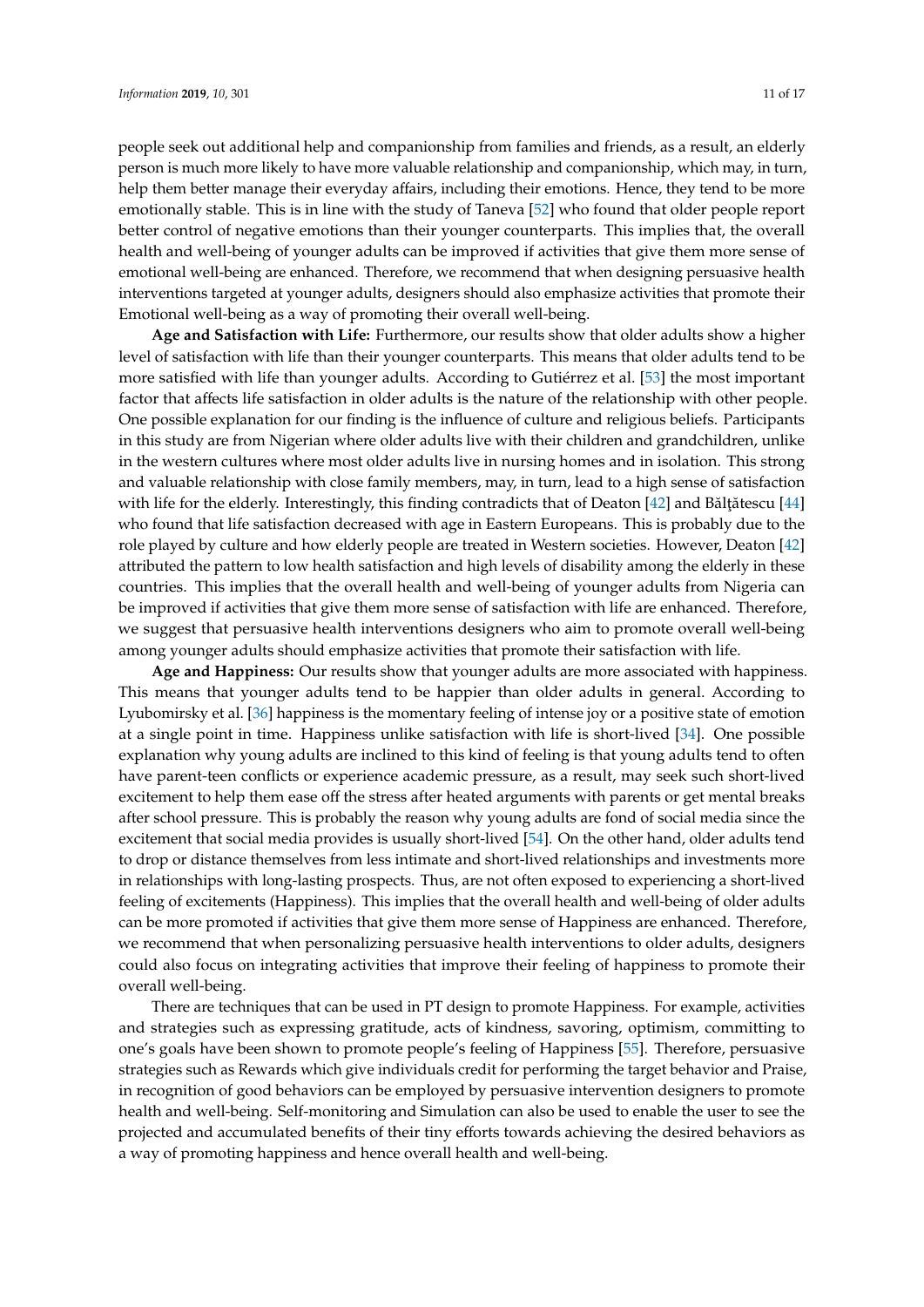**Age and Social Well-being:** Also, our results show that younger adults are more associated with Social well-being than older adults. Given their developmental stage, having peer groups may be intriguing for most young adults. This is also coupled with the increasing number of social media whose target audience are mostly young adults. Hence, they are more likely to have larger social networks, get along more easily with people and interact more often than older adults. According to Faisal et al. [\[56\]](#page-16-20) the low social interaction of older adults may be due to chronic illness and disability. This implies that the overall health and well-being of older adults can be promoted if activities that give them more sense of social well-being are enhanced. The importance and effects of social participation in the prevention and management of chronic diseases cannot be overemphasized. Therefore, we recommend that when designing persuasive health interventions targeted at older adults, designers should emphasize activities that promote their sense of social well-being to promote overall well-being.

In summary, females scored significantly lower in satisfaction with life and Social well-being components. Therefore, persuasive health interventions designers targeted at females should employ persuasive strategies that promote more, their sense of satisfaction with life and social well-being. However, when designing for males, designers should employ persuasive strategies that build more, their Emotional well-being which they scored least in. Similarly, younger adults scored significantly lower in Emotional well-being, followed by Satisfaction with life, and Psychological well-being. Therefore, designers aimed at improving the overall well-being of this population should employ persuasive strategies that emphasize these components: emotional well-being, followed by satisfaction with life, and psychological well-being. On the other hand, older adults scored significantly lower in Social well-being followed by Happiness. Therefore, designers should employ persuasive strategies that promote their sense of Social well-being and Happiness to improve their overall well-being. In general, emotional well-being and happiness emerged as the strongest predictor of subjective well-being for females while Satisfaction with life, followed by social well-being, and happiness are the strongest predictor of subjective well-being for males. With respect to age, happiness, followed by social well-being emerged as the strongest contributor to the subjective well-being of younger adults while emotional well-being, satisfaction with life, and psychological well-being are the strongest predictor of subjective well-being of older adults.

### **6. Limitation**

One limitation of this study is that we used self-report measurements to assess people's SWB. Although this is still the standard practice, we acknowledge that it may be biased. Also, we used a random sampling technique for our data collection, while this is the common approach in this research area, we acknowledge that using a stratified random sampling technique for data collection would have made our findings more generalizable. Lastly, this study looked at the association between SWB components and two key factors (age and gender), our future work will look at a prospective cohort to investigate for possible causal relationship.

### **7. Conclusions**

This paper presented the results of a large-scale study of 732 participants from a developing African country to investigate for gender and age differences with respect to what contributes to their Subjective Well-Being (SWB). We used five SWB components: emotional well-being, social well-being, psychological well-being, satisfaction with life and happiness. Our results show that males are more associated with social well-being and satisfaction with life while females are more associated with emotional well-being. As regards age groups, younger adults (under 24) are more associated with social well-being and happiness while older adults (over 65) are more associated with psychological well-being, emotional well-being, and satisfaction with life. Our findings can inform persuasive technology designers on how to tailor health interventions to people from developing African nations to increase their efficacy in promoting their subjective well-being based on their age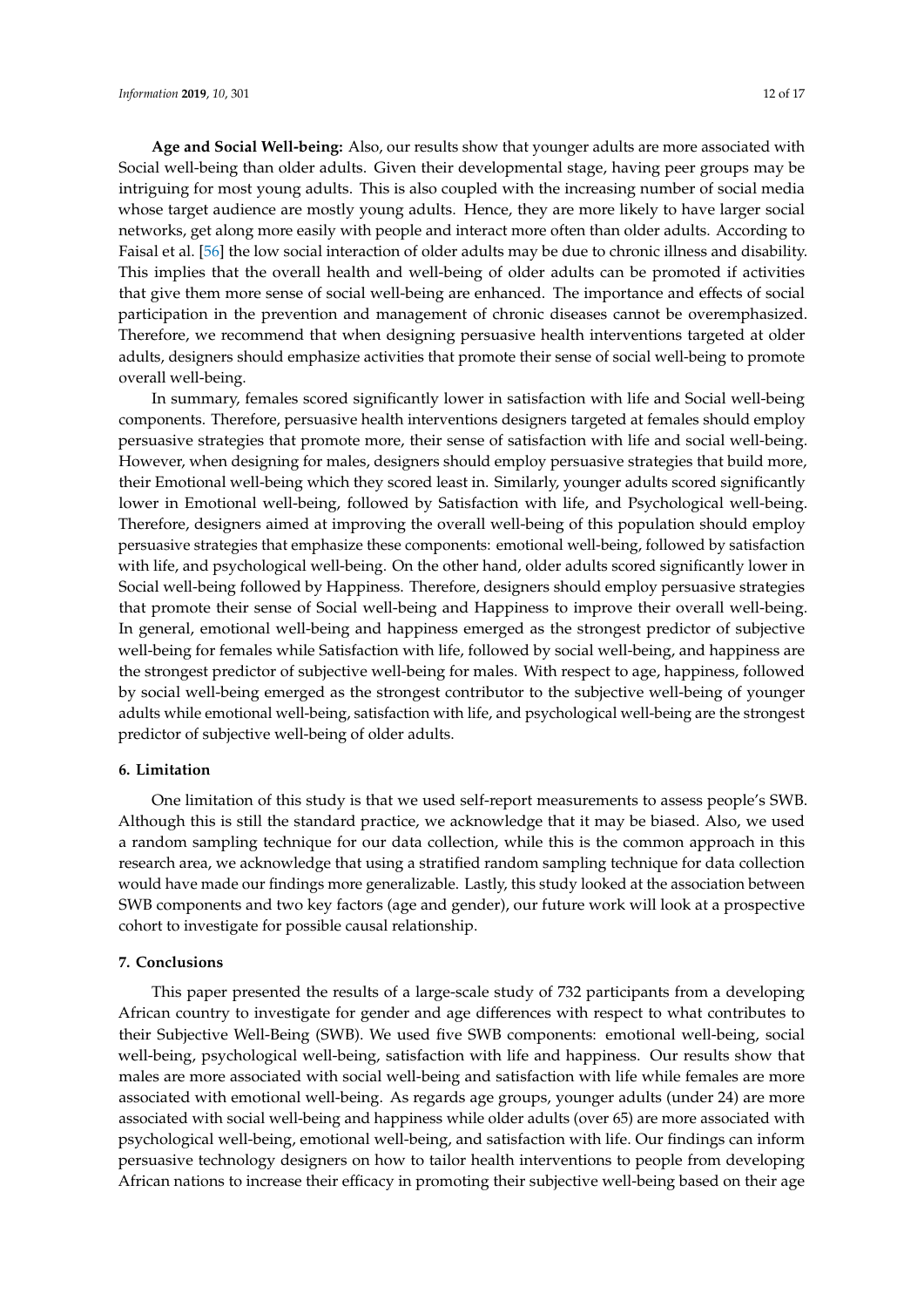and gender group. Our work offers four main contributions to the field of Persuasive Technology and health intervention design. First, we reinforce the need to personalize persuasive health interventions to targeting African audience by revealing that gender and age influence how Nigerians relate to distinct SWB components. Second, we establish that gender and age are important characteristic for personalizing persuasive health interventions targeting Nigerians. So far, none of the existing works investigated the relationship between gender and age and SWB among Nigerians. Third, we examine the relationship between individual gender and age and the different SWB components and develop design guidelines for personalizing persuasive health interventions to individuals based on their gender and age. Finally, we suggest some persuasive strategies to promote individual components of the SWB. This is an essential step toward developing personalized health applications that will effectively engage users and promote desired behavior change.

**Author Contributions:** A.M.A. led the research design, data collection and analysis, manuscript preparation, and editing. R.O. contributed to the research design, manuscript preparation, and review. A.A.K. participating in manuscript review and editing.

**Funding:** Rita Orji's research is funded by the NSERC Discovery Grant.

**Acknowledgments:** We would like to thank RandaTech for their assistance with analyzing the data and the study participants.

**Conflicts of Interest:** The authors declare no conflict of interest.

# <span id="page-12-0"></span>**Appendix A. Personality Traits and Subjective Well-Being Measurement Instrument**

Personality traits

On a scale of 1 to 5 (1 = Strongly disagree to  $5$  = Strongly agree), to what extent do you agree with the following statements.

I see myself as someone who:

- 1. is reserved.
- 2. is generally trusting.
- 3. tends to be lazy.
- 4. is relaxed, handles stress well.
- 5. has few artistic interests.
- 6. is outgoing, sociable.
- 7. tends to find fault with others.
- 8. does a thorough job.
- 9. gets nervous easily.
- 10. has an active imagination.

# Social well-being scale

On a scale of 1 to 5 (1 = Strongly disagree,  $5 =$  Strongly agree) to what extent do you agree with the following statement.

- 1. I have close contact with my direct neighbors.
- 2. I think it's important to be a member of an association.
- 3. I'm content with my social position.
- 4. I'm content with the relation to my neighbors.
- 5. People in my neighborhood handle each other in a positive manner.
- 6. I see myself as a part of society.
- 7. I gladly have contact with other people via social media (Facebook, e-mail).
- 8. There are enough people with who I feel strongly connected.
- 9. I gladly help other people if they need my help.
- 10. I'm content with the composition of the population in my neighborhood.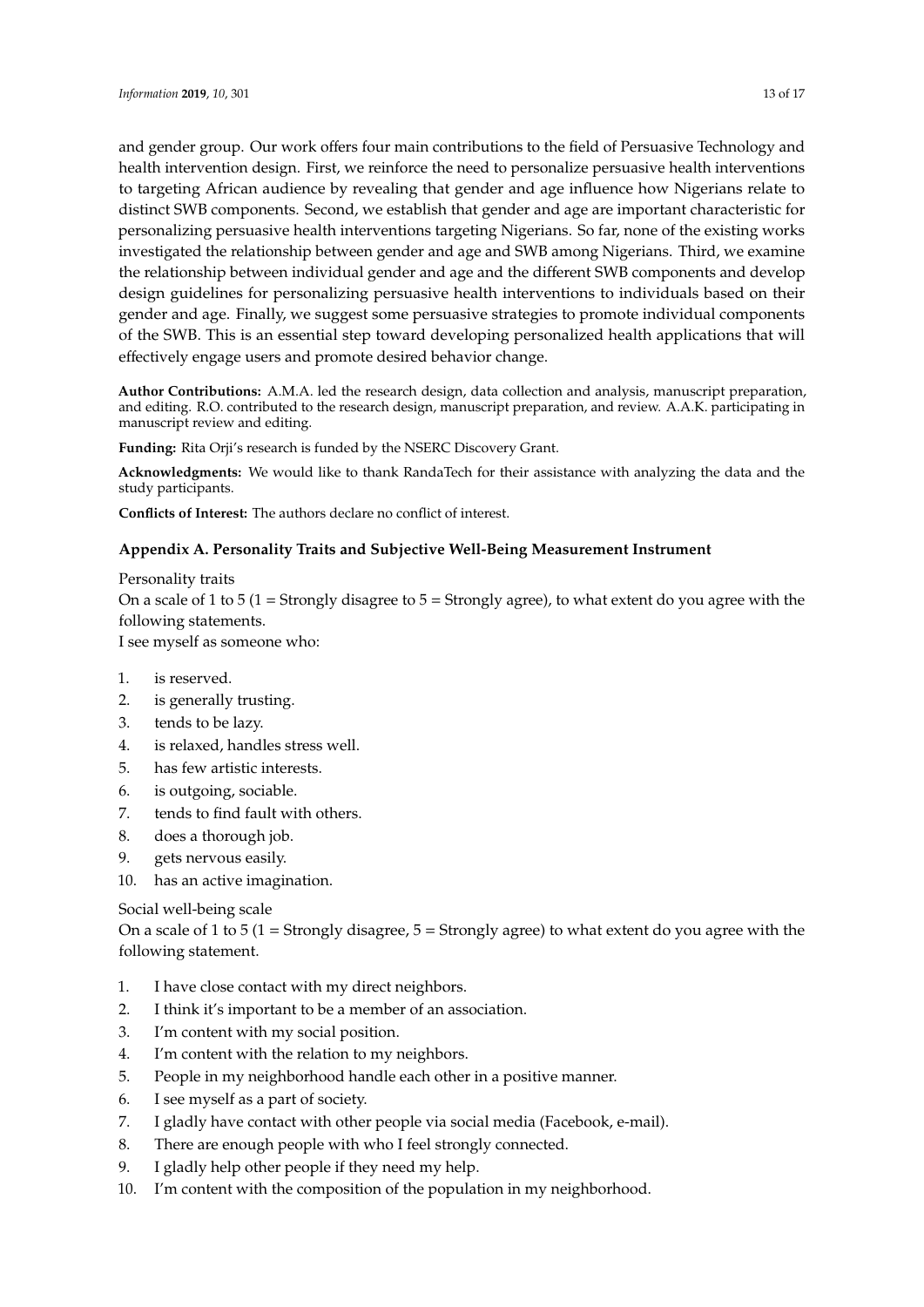- 11. I feel accepted in my neighborhood.
- 12. I trust in the people in my surrounding.
- 13. I gladly participate in activities in my neighborhood.
- 14. My work situation contributes to my well-being.
- 15. I gladly spent time with online gaming with other people.
- 16. I'm content with my surrounding.

# Psychological well-being scale

On a scale of 1 to 5 (1 = Strongly disagree,  $5 =$  Strongly agree) to what extent do you agree with the following statement.

- 1. I lead a purposeful and meaningful life.
- 2. I am engaged and interested in my daily activities.
- 3. I am competent and capable in the activities that are important to me.
- 4. I am a good person and live a good life.
- 5. My material life (income, housing, etc.) is sufficient for my need
- 6. I am satisfied with my religious or spiritual life.
- 7. I am optimistic about the future.
- 8. I have no addictions, such as to alcohol, illicit drugs, or gambling
- 9. People respect me.
- 10. I have been feeling optimistic about the future.
- 11. I actively contribute to the happiness and well-being of others.
- 12. I generally trust others and feel part of my community.

# Emotional well-being scale

On a scale of 1 to  $5$  (1 = Strongly disagree,  $5$  = Strongly agree) to what extent do you agree with the following statement.

- 1. I have been feeling useful.
- 2. I have been dealing with problems well.
- 3. I have been thinking clearly.
- 4. I have been feeling close to other people.
- 5. I have been feeling confident.
- 6. My social relationships are supportive and rewarding
- 7. I have been interested in new things.
- 8. I have not been feeling depressed.
- 9. I have not been feeling sad.
- 10. I have not been feeling afraid.
- 11. I have been feeling contented.
- 12. I have been feeling positive.
- 13. I have been feeling joyful.
- 14. I have been feeling cheerful.
- 15. I have been able to make up my own mind about things.
- 16. I have been feeling loved.

# Happiness scale

On a scale of 1 to 5 (1 = Very unhappy to  $5 =$  Very happy), please circle one number that corresponds to your response to each question.

- 1. These days, how happy or unhappy would you say you are?
- 2. Compared to most of your peers, you consider yourself?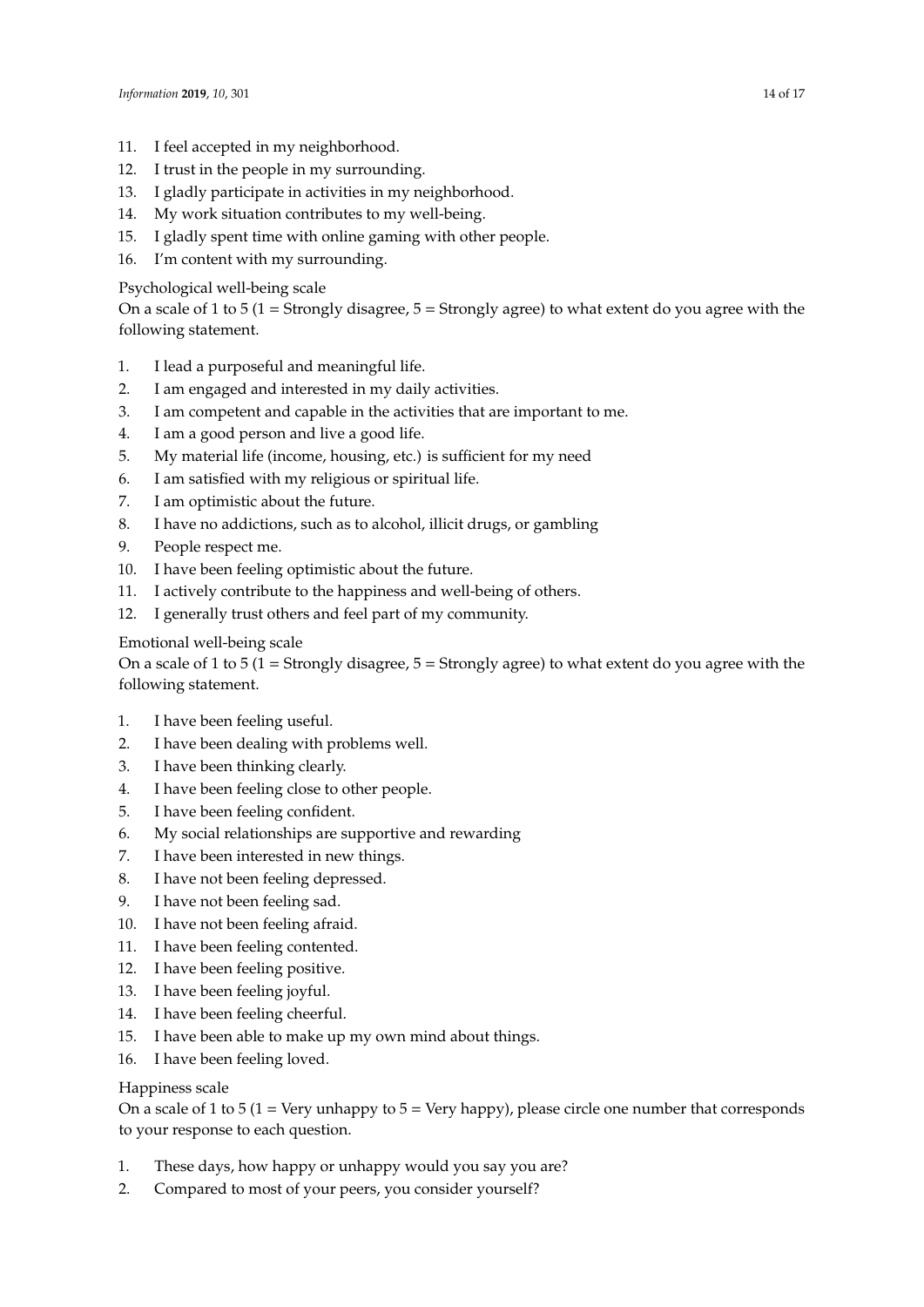- 3. Some people are generally happy. They enjoy life regardless of what is going on, getting the most out of everything. To what extent does this characteristic describe you?
- 4. Some people are generally not happy, although they are not depressed, they never seem as happy as they might be. To what extent does this characteristic describe you?
- 5. Please, list things that make you happy (you can list up to 10).
- 6. please, list things that make you unhappy (you can list up to 10).

### Satisfaction with life scale

On a scale of 1 to 5 (1 = Strongly disagree,  $5 =$  Strongly agree) to what extent do you agree with the following statements.

- 1. In most ways my life is close to my ideal.
- 2. The conditions of my life are excellent.
- 3. I am satisfied with my life.
- 4. So far, I have gotten the important things I want in life.
- 5. If I could live my life over, I would change almost nothing.
- 6. All things considered; I am satisfied with my life these days.
- 7. Please, list things that gives you satisfaction in life (you can list up to 10 things).
- 8. Please, list things that makes you unsatisfied with life (you can list up to 10 things).

### **References**

- <span id="page-14-0"></span>1. Fuhrer, M.J. Subjective Well-Being: Implications for Medical Rehabilitation Outcomes and Models of Disablement. *Am. J. Phys. Med. Rehabil.* **1994**, *73*, 358–364. [\[CrossRef\]](http://dx.doi.org/10.1097/00002060-199409000-00010) [\[PubMed\]](http://www.ncbi.nlm.nih.gov/pubmed/7917167)
- <span id="page-14-1"></span>2. Thieme, A.; Wallace, J.; Meyer, T.D.; Olivier, P. Designing for mental wellbeing. In Proceedings of the 2015 British HCI Conference, Lincoln, UK, 13–17 July 2015; pp. 1–10.
- 3. Brey, P.B. Design for the Value of Human Well-Being. In *Handbook of Ethics, Values, and Technological Design: Sources, Theory, Values and Application Domains*; Springer: Berlin, Germany, 2015; pp. 365–382.
- <span id="page-14-2"></span>4. Desmet, P.M.; Pohlmeyer, A.E.; Forlizzi, J. Special issue editorial: Design for subjective well-being. *Int. J. Des.* **2013**, *7*, 1–3.
- <span id="page-14-3"></span>5. Dolan, S.; Robert, M. Measuring subjective wellbeing: Recommendation on measures for use by national governments. *J. Soc. Pol.* **2012**, *2*, 409–427. [\[CrossRef\]](http://dx.doi.org/10.1017/S0047279411000833)
- <span id="page-14-4"></span>6. Van Hoorn, A.; Castriota, S. A short introduction to subjective well-being: Its measurement, correlates and policy uses. In Proceedings of the International Conference: Is Happiness Measurable and What Do Those Measures Mean for Policy, Rome, Italy, 2–3 April 2007; pp. 2–7.
- <span id="page-14-5"></span>7. Kiecolt-Glaser, J.K.; Loving, T.J.; Stowell, J.R.; Malarkey, W.B.; Lemeshow, S.; Dickinson, S.L.; Glaser, R. Hostile marital interactions, proinflammatory cytokine production, and wound healing. *Arch. Gen. Psychiatry* **2015**, *62*, 1377–1384. [\[CrossRef\]](http://dx.doi.org/10.1001/archpsyc.62.12.1377) [\[PubMed\]](http://www.ncbi.nlm.nih.gov/pubmed/16330726)
- <span id="page-14-6"></span>8. Department of Health. Our Health and Wellbeing Today. 2010; No. 3; p. 68. Available online: https://[assets.publi](https://assets.publishing.service.gov.uk/government/uploads/system/uploads/attachment_data/file/215911/dh_122238.pdf) [shing.service.gov.uk](https://assets.publishing.service.gov.uk/government/uploads/system/uploads/attachment_data/file/215911/dh_122238.pdf)/government/uploads/system/uploads/attachment\_data/file/215911/dh\_122238.pdf (accessed on 12 September 2019).
- <span id="page-14-7"></span>9. Orji, F.A.; Oyibo, K.; Orji, R.; Greer, J.; Vassileva, J. Personalization of Persuasive Technology in Higher Education. In Proceedings of the 27th ACM Conference on User Modeling, Adaptation and Personalization, Larnaca, Cyprus, 9–12 June 2019.
- <span id="page-14-8"></span>10. Abdullahi, A.M.; Orji, R.; Nwokeji, J.C. Personalizing Persuasive Educational Technologies to Learners' Cognitive Ability. In Proceedings of the 2018 IEEE Frontiers in Education Conference (FIE), San Jose, CA, USA, 3–6 October 2018; pp. 1–9.
- 11. Abdullahi, A.M.; Oyibo, K.; Orji, R. The influence of cognitive ability on the susceptibility to persuasive strategies. In Proceedings of the Personalization in Persuasive Technology Workshop, Persuasive Technology 2018, Waterloo, ON, Canada, 17 April 2018; pp. 22–33.
- <span id="page-14-9"></span>12. Abdullahi, A.M.; Orji, R.; Oyibo, K. Personalizing Persuasive Technologies: Do Gender and Age Affect Susceptibility to Persuasive Strategies? In Proceedings of the 26th Conference on User Modeling, Adaptation and Personalization, Singapore, 8–11 July 2018; pp. 329–334.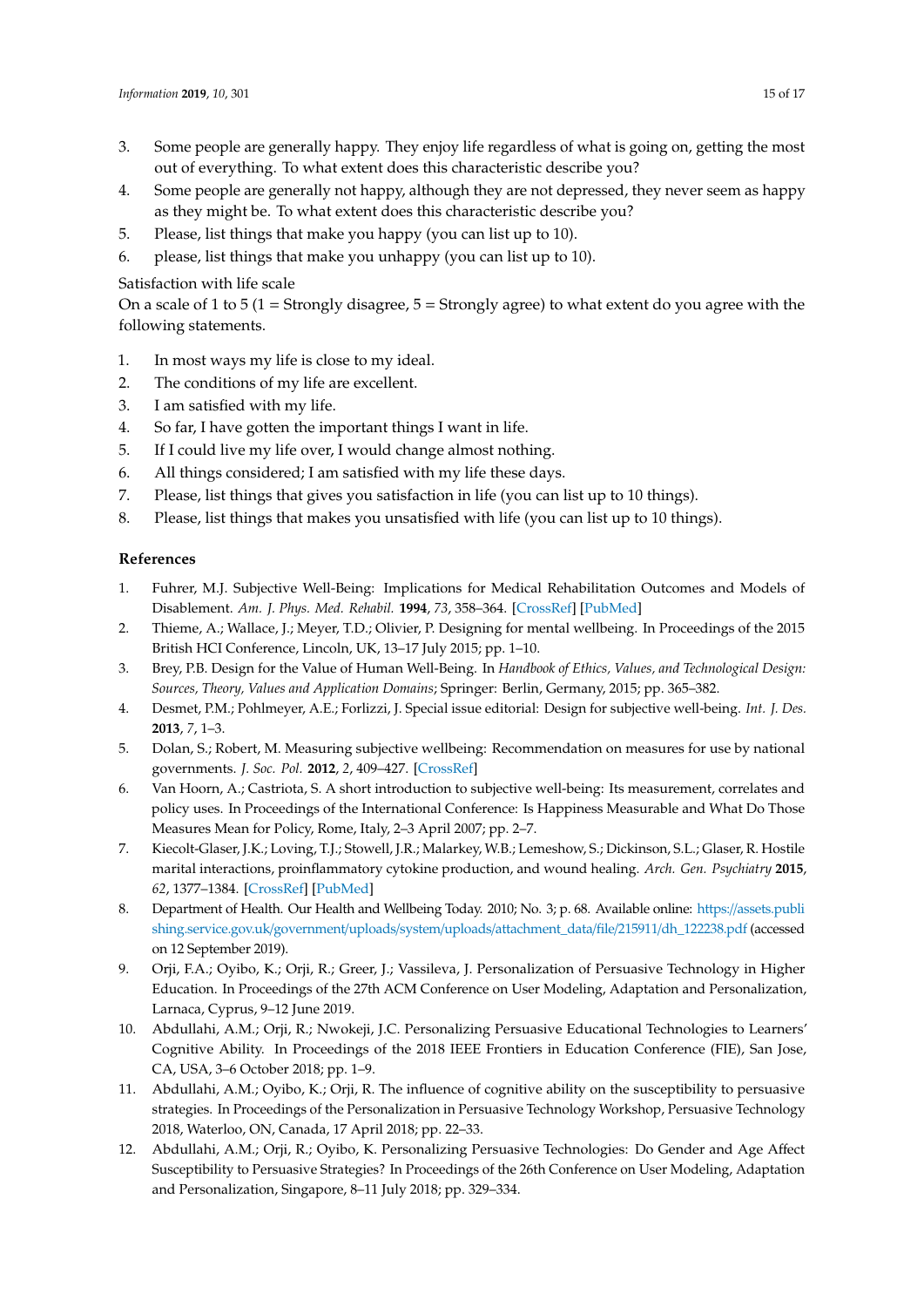- <span id="page-15-1"></span>13. Ndulue, C.; Rita, O. STD PONG: A Personalized Persuasive Game for Risky Sexual Behavior Change in Africa. In Proceedings of the Personalization in Persuasive Technology Workshop, Persuasive Technology 2018, Waterloo, ON, Canada, 17 April 2018.
- <span id="page-15-0"></span>14. Orji, R.; Oyibo, K.; Lomotey, R.K.; Orji, F.A. Socially driven persuasive health intervention design: Competition, social comparison, and cooperation. *Health Inform. J.* **2018**. [\[CrossRef\]](http://dx.doi.org/10.1177/1460458218766570) [\[PubMed\]](http://www.ncbi.nlm.nih.gov/pubmed/29801426)
- <span id="page-15-2"></span>15. Orji, R.; Mandryk, R.L. Gender, Age, and Responsiveness to Cialdini's Persuasion Strategies. In Proceedings of the International Conference on Persuasive Technology, Chicago, IL, USA, 3–5 June 2015; pp. 147–159.
- 16. Orji, R.O.; Vassileva, J.; Mandryk, R.L. Modeling gender differences in healthy eating determinants for persuasive intervention design. In Proceedings of the International Conference on Persuasive Technology, Sydney, Australia, 3–5 April 2013; pp. 161–173.
- 17. Orji, R. Exploring the persuasiveness of behavior change support strategies and possible gender differences. In Proceedings of the Second International Workshop on Behavior Change Support Systems, Padua, Italy, 22 May 2014; Volume 1153, pp. 41–57.
- <span id="page-15-3"></span>18. Orji, R.; Mandryk, R.L.; Vassileva, J. Gender and persuasive technology: Examining the persuasiveness of persuasive strategies by gender groups. In Proceedings of the 9th International Conference on Persuasive Technology (PERSUASIVE 2014), Padova, Italy, 21–23 May 2014; pp. 48–52.
- <span id="page-15-4"></span>19. Ha, S.E.; Kim, S. Personality and Subjective Well-Being: Evidence from South Korea. *Soc. Indic. Res.* **2013**, *111*, 341–359. [\[CrossRef\]](http://dx.doi.org/10.1007/s11205-012-0009-9)
- <span id="page-15-5"></span>20. Diener, E.; Biswas-Diener, R. Will Money Increase Subjective Well-Being? *Soc. Indic. Res.* **2002**, *57*, 119–169. [\[CrossRef\]](http://dx.doi.org/10.1023/A:1014411319119)
- <span id="page-15-6"></span>21. Agrawal, J.; Murthy, P.; Philip, M.; Mehrotra, S.; Thennarasu, K.; John, J.P.; Girish, N.; Thippeswamy, V.; Isaac, M. Socio-demographic Correlates of Subjective Well-being in Urban India. *Soc. Indic. Res.* **2011**, *101*, 419–434. [\[CrossRef\]](http://dx.doi.org/10.1007/s11205-010-9669-5)
- <span id="page-15-7"></span>22. Diener, E.; Oishi, S.; Lucas, R.E. Personality, Culture, and Subjective Well-Being: Emotional and Cognitive Evaluations of Life. *Annu. Rev. Psychol.* **2003**, *54*, 403–425. [\[CrossRef\]](http://dx.doi.org/10.1146/annurev.psych.54.101601.145056)
- <span id="page-15-8"></span>23. Chamberlain, K. The Structure of Subjective Well-Being. *Soc. Indic. Res.* **1988**, *20*, 581–604. [\[CrossRef\]](http://dx.doi.org/10.1007/BF03359559)
- <span id="page-15-9"></span>24. Compton, W.C. Towards a tripartite factor structure of mental health: Subjective well-being, personal growth and religiosity. *J. Psychol.* **2001**, *135*, 486–500. [\[CrossRef\]](http://dx.doi.org/10.1080/00223980109603714) [\[PubMed\]](http://www.ncbi.nlm.nih.gov/pubmed/11804003)
- <span id="page-15-10"></span>25. Harris, M.; Magy, M.; Don, M. The Relationship between Psychological Well-Being and Perceived Wellness in Graduate-Level Counseling Students. *High. Learn. Res. Commun.* **2006**, *34*, 14–31.
- <span id="page-15-11"></span>26. Van Dierendonck, D.; Díaz, D.; Rodríguez-Carvajal, R.; Blanco, A.; Moreno-Jiménez, B. Ryff's six-factor model of psychological well-being, a Spanish exploration. *Soc. Indic. Res.* **2008**, *87*, 473–479. [\[CrossRef\]](http://dx.doi.org/10.1007/s11205-007-9174-7)
- <span id="page-15-12"></span>27. The Ryff Scales of Psychological Well-Being. 2005. Available online: https://[centerofinquiry.org](https://centerofinquiry.org/uncategorized/ryff-scales-of-psychological-well-being)/uncategorize d/ryff[-scales-of-psychological-well-being](https://centerofinquiry.org/uncategorized/ryff-scales-of-psychological-well-being) (accessed on 12 September 2019).
- <span id="page-15-13"></span>28. Diener, E.; Robert, B.-D. *Happiness: Unlocking the Mysteries of Psychological Wealth*; Wiley/Blackwell: New York, NY, USA, 2008.
- <span id="page-15-14"></span>29. Positive Emotions and Well-Being. Available online: [www.psychologytoday.com](www.psychologytoday.com/us/blog/between-cultures/201611/positive-emotions-and-wellbeing)/us/blog/between-cultures /201611/[positive-emotions-and-wellbeing](www.psychologytoday.com/us/blog/between-cultures/201611/positive-emotions-and-wellbeing) (accessed on 24 October 2018).
- <span id="page-15-15"></span>30. Stewart-Brown, S.; Mohammed, K.J. *Warwick-Edinburgh Mental Well-Being Scale (WEMWBS):* development and UK validation. *Annu. Rev. Psychol.* **2001**, *52*, 141–166.
- <span id="page-15-16"></span>31. Huppert, F.A.; Marks, N.; Clark, A.; Siegrist, J.; Stutzer, A.; Vittersø, J.; Wahrendorf, M. Measuring Well-being across Europe: Description of the ESS Well-being Module and Preliminary Findings. *Soc. Indic. Res.* **2009**, *91*, 301–315. [\[CrossRef\]](http://dx.doi.org/10.1007/s11205-008-9346-0)
- <span id="page-15-17"></span>32. Umberson, D.; Montez, J.K. Social Relationship and Health: A flashpoint for health policy. *J. Health Soc. Behav.* **2010**, *51*, 54–66. [\[CrossRef\]](http://dx.doi.org/10.1177/0022146510383501)
- <span id="page-15-18"></span>33. Diener, E.D.; Emmons, R.A.; Larsen, R.J.; Griffin, S. The Satisfaction with Life Scale. *J. Pers. Assess.* **1985**, *49*, 71–75. [\[CrossRef\]](http://dx.doi.org/10.1207/s15327752jpa4901_13)
- <span id="page-15-19"></span>34. Prasoon, R.; Chaturvedi, K.R. Life satisfaction: A literature review. *Res. J. Manag. Humanit. Soc. Sci.* **2016**, *1*, 1–32.
- <span id="page-15-20"></span>35. Strine, T.W.; Chapman, D.P.; Balluz, L.S.; Moriarty, D.G.; Mokdad, A.H. The associations between life satisfaction and health-related quality of life, chronic illness, and health behaviors among U.S. community-dwelling adults. *J. Community Health* **2008**, *33*, 40–50. [\[CrossRef\]](http://dx.doi.org/10.1007/s10900-007-9066-4)